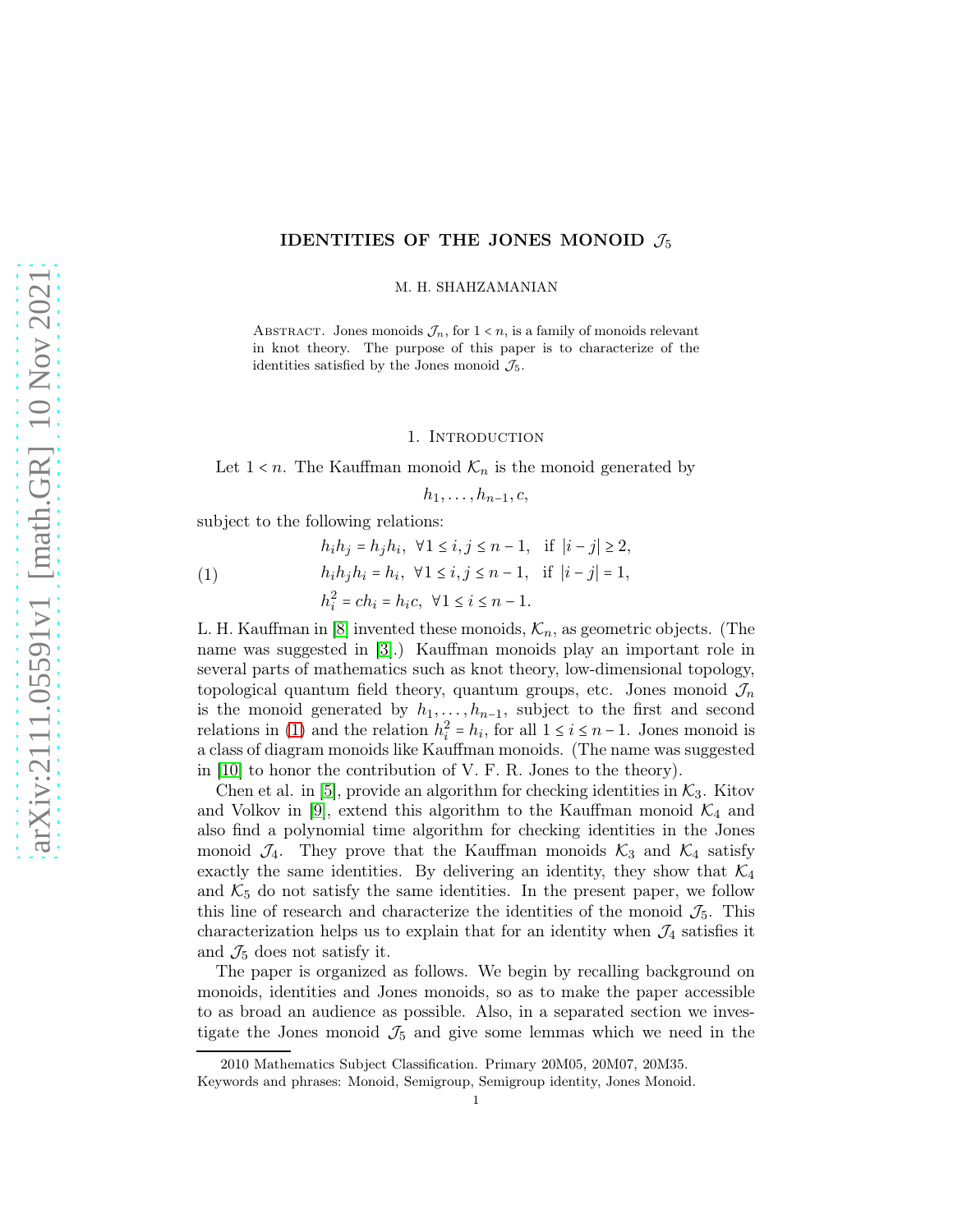proof of the characterization. We then present in the following section our characterization of identities in  $\mathcal{J}_5$ .

### 2. Preliminaries

2.1. Monoids. For standard notation and terminology relating to semigroups and monoids, we refer the reader to [\[1,](#page-15-5) Chapter 5],[\[6,](#page-15-6) Chapters 1-3] and [\[11,](#page-15-7) Appendix A]. Let M a finite monoid. Let  $a, b \in M$ . We say that  $a \mathcal{R} b$  if  $aM = bM$ ,  $a \mathcal{L} b$  if  $Ma = Mb$  and  $a \mathcal{H} b$  if  $a \mathcal{R} b$  and  $a \mathcal{L} b$ . Also, we say that  $a \nsubseteq b$ , if  $MaM = MbM$ . The relations  $\mathcal{R}, \mathcal{L}, \mathcal{H}$  and  $\mathcal{J}$  are Green relations and all of them are equivalence relations first introduced by Green [\[7\]](#page-15-8). An important property of finite monoids is the stability property that  $J_m \cap Mm = L_m$  and  $J_m \cap mM = R_m$ , for every  $m \in M$ . A finite monoid is aperiodic if and only if its  $\mathcal H$ -relation is trivial.

An element e of M is called idempotent if  $e^2 = e$ . The set of all idempotents of M is denoted by  $E(M)$ . An idempotent e of M is the identity of the monoid eMe. The group of units  $G_e$  of eMe is called the maximal subgroup of  $M$  at  $e$ .

An element m of M is called (von Neumann) regular if there exists an element  $n \in M$  such that  $mnm = m$ . Note that an element m is regular if and only if  $m \mathscr{L}$  e, for some  $e \in E(M)$ , if and only if  $m \mathscr{R}$  f, for some  $f \in E(M)$ . A  $\mathscr{J}$ -class J is regular if all its elements are regular, if and only if J has an idempotent, if and only if  $J^2 \cap J \neq \emptyset$ .

2.2. **Identities.** Let  $X$  be a countably infinite set. We call  $X$  an alphabet and each element  $x \in X$  an letter. Let  $X^+$  be the set of all finite, nonempty words  $x_1 \cdots x_n$  with  $x_1, \ldots, x_n \in X$ . The set  $X^+$  forms a semigroup under concatenation which is called the free semigroup over  $X$ . The monoid  $X^* = (X^*)^1$  is called the free monoid over X.

Let  $t = x_1 \cdots x_n$  be a word of  $X^+$  with  $x_1, \ldots, x_n \in X$ . The set  $\{x_1, \ldots, x_n\}$ is called the content of t and is denoted  $c(t)$  while the number n is referred to as the length of t and is denoted |t|. If  $x \in c(t)$ , we say that a letter x occurs in a word t. We say that a word  $s \in X^+$  occurs in t if  $t = t_1st_2$  for some  $t_1, t_2 \in X^*$ . Let  $u = u_1 \cdots u_m$  be a word in  $X^*$  with  $u_1, \ldots, u_m \in X$ . We say that u is a subword of the word t, if t can be written  $t = u'_0 u_1 u'_1 \cdots u_m u'_m$ for some words  $u'_0, u'_1, \ldots, u'_m \in X^*$ . For a subset Y of the set X, let  $t_Y$  be the longest subword of t with  $c(t_Y) \subseteq Y$ .

An identity is an expression  $t_1 = t_2$  with  $t_1, t_2 \in X^*$ . Let M be a monoid. We say that the identity  $t_1 = t_2$  holds in M or M satisfies the identity  $t_1 = t_2$ if  $\phi(t_1) = \phi(t_2)$  for every homomorphism  $\phi: X^* \to M$  and we denote it by  $t_1 \stackrel{M}{=} t_2.$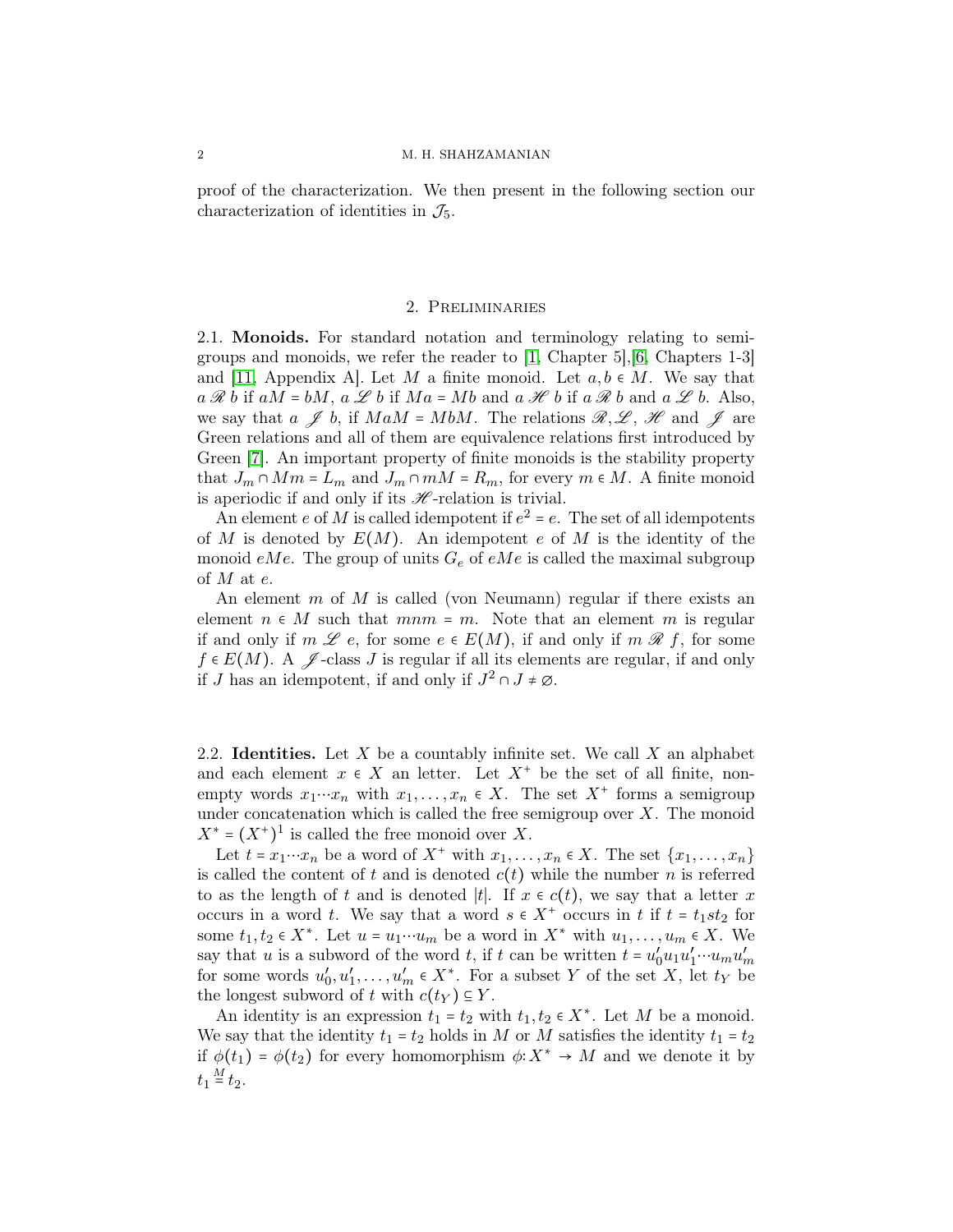2.3. Jones monoids. Let  $1 \leq n$ . Jones monoid  $\mathcal{J}_n$  is the monoid generated by  $h_1, \ldots, h_{n-1}$ , subject to the following relations:

<span id="page-2-1"></span>(2) 
$$
h_i h_j = h_j h_i, \forall i, j \in \{1, ..., n-1\}, \text{ if } |i - j| \ge 2,
$$

$$
h_i h_j h_i = h_i, \forall i, j \in \{1, ..., n-1\}, \text{ if } |i - j| = 1,
$$

$$
h_i^2 = h_i, \forall i \in \{1, ..., n-1\}.
$$

Note that  $\mathcal{J}_n$  is not a submonoid of  $K_n$ .

The Kauffman monoids  $\mathcal{K}_n$  and Jones monoids  $\mathcal{J}_n$  may be presented by geometric definitions with a series of diagram monoids (see [\[2\]](#page-15-9)). In the current paper, we only deal with the Jones monoid  $\mathcal{J}_5$ . Hence, we only mention a version of these geometric definitions which led to defining the Jones monoids.

Let  $[n] \coloneqq \{1, \ldots, n\}$  and  $[n]' \coloneqq \{1', \ldots, n'\}$  be two disjoint copies of the set of the first n positive integers. Let  $\mathcal{B}_n$  be the set of all partitions  $\pi$ of the 2n-element set  $[n] \cup [n]'$  into 2-element blocks. Such a pair can be represented by a wire diagram as shown in Figure [1.](#page-2-0) We draw a rectangular chip with 2n pins and represent the elements of  $[n]$  by pins on the left hand side of the chip (left pins) while the elements of  $[n]'$  are represented by pins on the right hand side of the chip (right pins). Usually we omit the numbers  $1, 2, \ldots, n$ . Now, for  $\pi \in \mathcal{B}_n$ , we represent each block of the partition  $\pi$  is represented by a line referred to as a wire. Thus, each wire connects two points; it is called an l-wire if it connects two left points, an r-wire if it connects two right points, and a t-wire if it connects a left point with a right point. Thus, each wire connects two pins. The wire diagram in Figure [1](#page-2-0) corresponds to the pair  $\{\{1,2\}, \{3,5\}, \{4,1'\}, \{2',5'\}, \{3',4'\}\}.$ 



<span id="page-2-0"></span>FIGURE 1. Wire diagram for an element of  $\mathcal{B}_5$ 

The multiply of two wire diagrams in  $\mathcal{B}_n$ , we shortcut the right pins of the first chip with the corresponding left pins of the second chip. Thus, we obtain a new chip whose left pins are the left pins of the first chip, right pins are the right pins of the second chip whose wires are sequences of consecutive wires of the factors, see Figure [2](#page-3-0) (for more detail refer to [\[2\]](#page-15-9)).

It is easy to see that the above defined multiplication in  $\mathcal{B}_n$  is associative and that the chip corresponds to the pair  $\{\{1,1'\},\{2,2'\},\ldots\{n,n'\}\}\$ is the identity element with respect to the multiplication. The monoid  $\mathcal{B}_n$  is known as the Brauer monoid [\[4\]](#page-15-10). The Jones monoid  $\mathcal{J}_n$  is the submonoid of  $\mathcal{B}_n$ consisting of all elements of  $\mathcal{B}_n$  that have a representation as a chip whose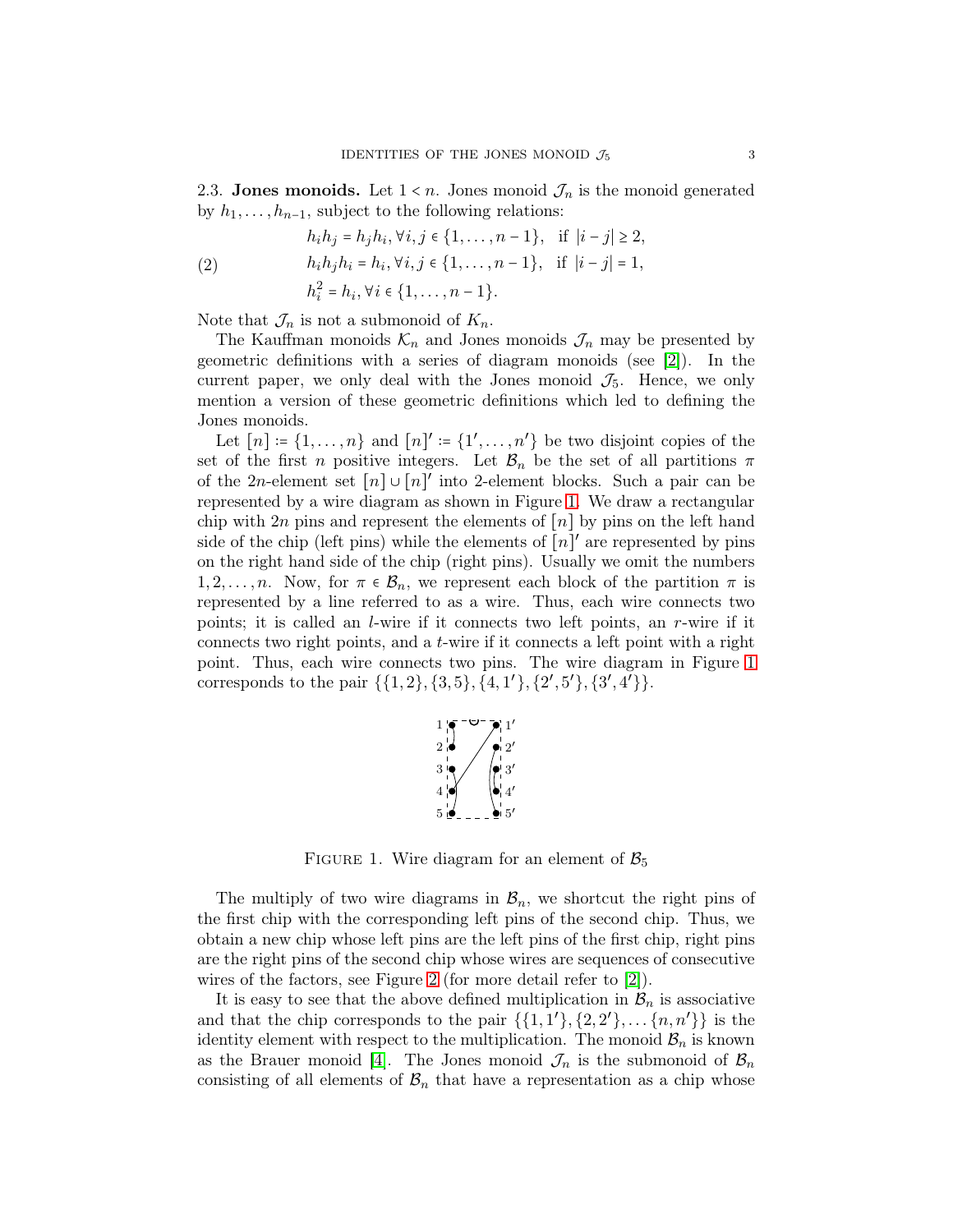

<span id="page-3-0"></span>FIGURE 2. Multiplication of wire diagrams

wires do not cross. The element  $h_i$  in  $\mathcal{J}_n$ , for  $1 \leq i \leq n-1$ , is the chip corresponds to the pair

$$
\{\{i,i+1\},\{i',(i+1)'\},\{j,j'\}\mid \text{for all }j\neq i,i+1\}\},\
$$

see Figure [3.](#page-3-1) These chips satisfy the relations [\(2\)](#page-2-1). Note that the cardinality of  $\mathcal{J}_n$  is equal to  $\frac{1}{n+1} \binom{2n}{n}$  $\binom{2n}{n}$ .



FIGURE 3. Wire diagram for an element of  $\mathcal{B}_5$ 

### <span id="page-3-1"></span>3. THE JONES MONOID  $\mathcal{J}_5$

The Jones monoid  $\mathcal{J}_5$  is aperiodic and regular and has three  $\mathscr{J}$ -classes named  $A_1 = \{1\}$ ,  $A_2$  and  $A_3$ . The elements of the  $\mathscr J$ -class  $A_2$  have one *l*-wire and one *r*-wire, and the elements of the  $\mathscr J$ -class  $A_3$  have two *l*-wire and two r-wire. The elements  $h_1$ ,  $h_2$ ,  $h_3$  and  $h_4$  are in  $A_2$ , and the elements  $h_1h_3$ ,  $h_1h_4$  and  $h_2h_4$  are in  $A_3$ . Since  $h_ih_jh_i = h_i$  for all  $1 \le i, j \le 4$  with  $|i-j|=1$  and  $h_i^2$  $i = h_i$  for all 1 ≤ *i* ≤ 4, for every  $a \in A_2 \setminus \{h_1, h_2, h_3, h_4\}$ , there exist integers  $1 \leq i, j \leq 4$  such that

$$
a = \begin{cases} h_i h_{i+1} \cdots h_{j-1} h_j & \text{if } i < j; \\ h_i h_{i-1} \cdots h_{j+1} h_j & \text{if } i > j. \end{cases}
$$

The  $\mathscr{J}$ -class  $A_2$  has four  $\mathscr{R}$ -classes and four  $\mathscr{L}$ -classes (see Figure [4\)](#page-4-0). In Figure [4,](#page-4-0) the rows corresponding to the  $\mathcal{R}-$  classes and the columns to the  $\mathscr{L}\text{-classes contained in }A_2$ .

If  $a \in A_3$ , then there exist elements  $a_1, a_2 \in J_5$  and  $b \in \{h_1h_3, h_1h_4, h_2h_4\}$ such that  $a = a_1ba_2$ . The  $\mathscr J$ -class  $A_2$  has five  $\mathscr R$ -classes and five  $\mathscr L$ -classes (see Figure [5\)](#page-5-0). In Figure [5,](#page-5-0) the rows corresponding to the  $\mathscr R$ -classes and the columns to the  $\mathscr{L}$ -classes contained in  $A_3$ .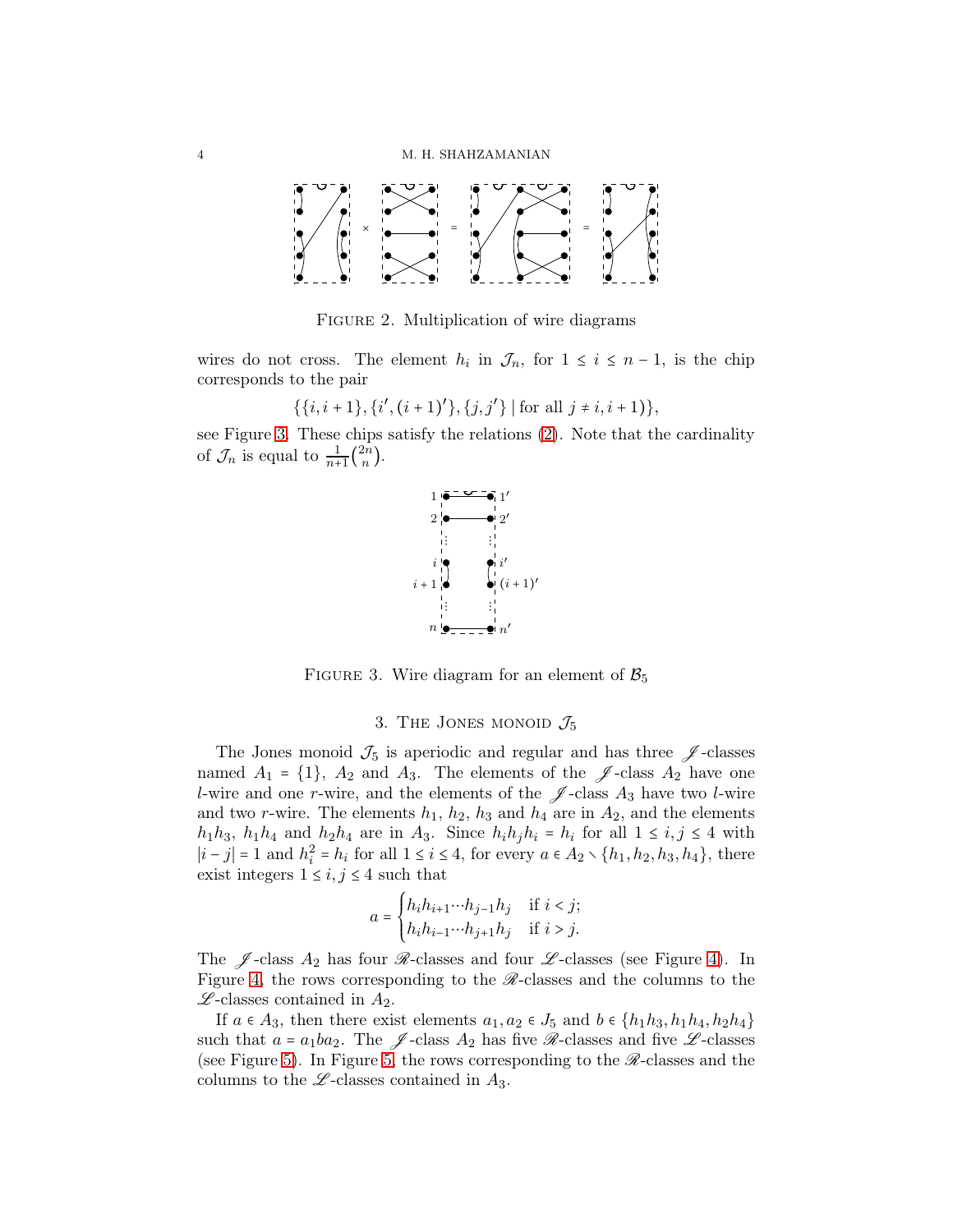

<span id="page-4-0"></span>FIGURE 4. The elements of the  $\mathscr J$ -class  $A_2$ 

<span id="page-4-1"></span>**Lemma 3.1.** Let  $2 < n_1, n_2$  and let  $a = a_1 \cdots a_{n_1}$  and  $b = b_1 \cdots b_{n_2}$ , for some *elements*  $a_1, \ldots, a_{n_1}, b_1, \ldots, b_{n_2}$  ∈ { $h_1, h_2, h_3, h_4$ }*, such that*  $a_1 \cdots a_{n_1-1}$  ∈  $A_2$ *,*  $b_1 \cdots b_{n_2-1} \in A_2$  *and*  $a_1 = b_1$ *. If one of the following conditions hold:* 

- (∗1)  ${a_{n_1-1}, a_{n_1}} = {h_1, h_3}$  *and*  ${b_{n_2-1}, b_{n_2}} = {h_2, h_4}$ ;
- $(*2)$   $a_{n_1-1} = b_{n_2-1} = h_4$  *and*  $\{a_{n_1}, b_{n_2}\} = \{h_1, h_2\};$
- (∗3)  $a_{n_1-1} = b_{n_2-1} = h_1$  *and*  $\{a_{n_1}, b_{n_2}\} = \{h_3, h_4\}$ ;
- (∗4)  $a_{n_1-1} = b_{n_2} = h_4$ ,  $a_{n_1} = h_1$  *and*  $b_{n_2-1} = h_2$ *;*
- $(*5)$   $a_{n_1-1} = b_{n_2} = h_1$ ,  $a_{n_1} = h_4$  *and*  $b_{n_2-1} = h_3$ ,

*then the elements* a and *b* are not in the same  $\mathcal{R}$ -class. *Also, if one of the following conditions hold:*

- $(\#1)$  {a<sub>n<sub>1</sub>-1</sub>, b<sub>n<sub>2</sub>-1</sub>} = {h<sub>1</sub>, h<sub>2</sub>} and a<sub>n<sub>1</sub></sub> = b<sub>n<sub>2</sub></sub> = h<sub>4</sub>;
- $(\#2)$  {a<sub>n<sub>1</sub>-1, b<sub>n<sub>2</sub>-1</sub>} = {h<sub>3</sub>, h<sub>4</sub>} and a<sub>n<sub>1</sub></sub> = b<sub>n<sub>2</sub></sub> = h<sub>1</sub>;</sub>
- (#3)  $a_{n_1-1} = b_{n_2} = h_4$ ,  $a_{n_1} = h_2$  *and*  $b_{n_2-1} = h_1$ ;
- $(\#4)$   $a_{n_1-1} = b_{n_2} = h_1$ ,  $a_{n_1} = h_3$  *and*  $b_{n_2-1} = h_4$ ,

*then the elements* a *and* b *are in the same* R*-class.*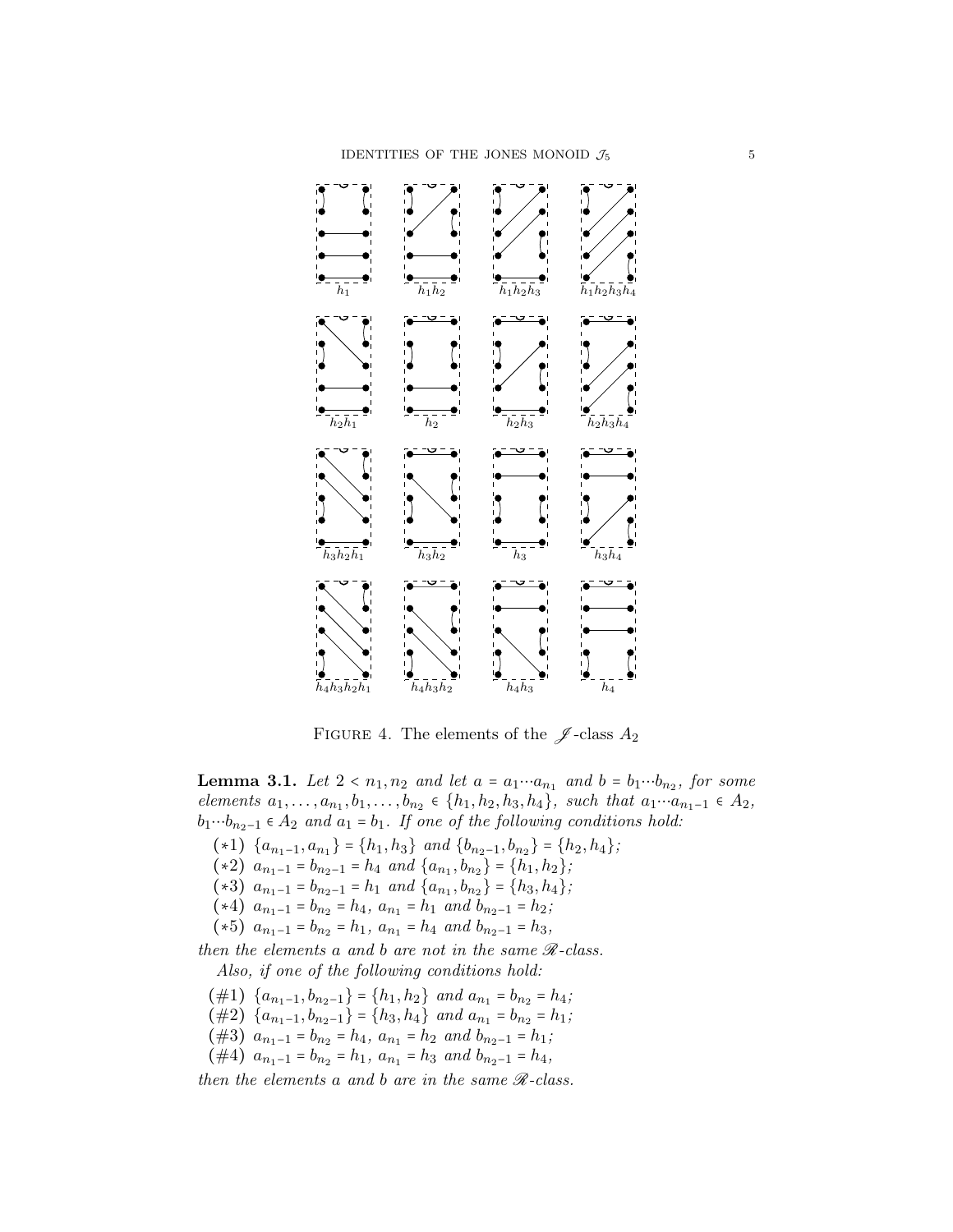

<span id="page-5-0"></span>FIGURE 5. The elements of the  $\mathscr J$ -class  $A_3$ 

*Proof.*  $(*1)$ : We have the following cases subject to the element  $a_1$ :

- (1)  $(a_1 = h_1)$ : since  $h_1 h_2 h_3 h_1 = h_1 h_2 h_1 h_3 = h_1 h_3$ , we have  $a = h_1 h_3$ . Also, as  $h_1h_2h_3h_4h_2 = h_1h_2h_3h_2h_4 = h_1h_2h_4$ , we have  $b = h_1h_2h_4$ . Now, as  $h_1h_3$  and  $h_1h_2h_4$  are not in the same  $\mathscr R$ -class, the elements a and b are not in the same  $\mathcal{R}$ -class.
- (2)  $(a_1 = h_2)$ : we have  $a = h_2h_3h_1$ . Also, as  $h_2h_3h_4h_2 = h_2h_3h_2h_4 = h_2h_4$ , we have  $b = h_2h_4$ . Now, as  $h_2h_3h_1$  and  $h_2h_4$  are not in the same  $\mathscr{R}\text{-class}$ , the result follows.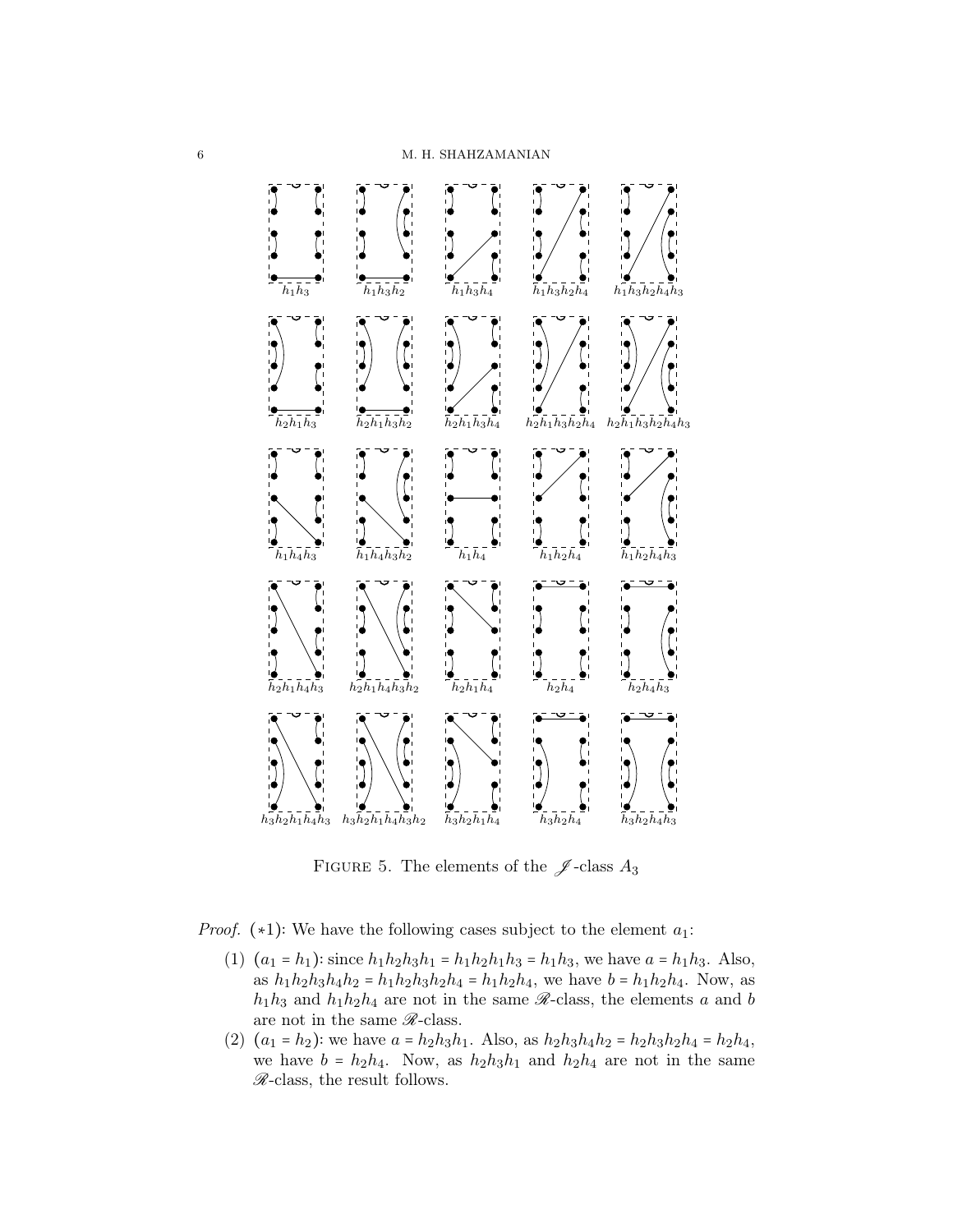- (3)  $(a_1 = h_3)$ : since  $h_3h_2h_1h_3 = h_3h_2h_3h_1 = h_1h_3$ , we have  $a = h_1h_3$ . Also, we have  $b = h_3h_2h_4$ . Now, as  $h_1h_3$  and  $h_3h_2h_4$  are not in the same  $\mathcal{R}$ -class, the result follows.
- (4)  $(a_1 = h_4)$ : since  $h_4h_3h_2h_1h_3 = h_4h_3h_2h_3h_1 = h_4h_3h_1 = h_4h_3h_1$ , we have  $a = h_4h_3h_1$ . Also, as  $h_4h_3h_2h_4 = h_4h_3h_4h_2 = h_4h_2$ , we have  $b = h_4 h_2$ . Now, as  $h_4 h_3 h_1$  and  $h_4 h_2$  are not in the same  $\mathscr{R}$ -class, the elements a and b are not in the same  $\mathscr{R}$ -class.

(\*2)∶ If  $a_1 = h_4$ , then we have  $a_1 \cdots a_{n_1-1} = b_1 \cdots b_{n_2-1} = h_4$ . As,  $h_1 h_4$  and  $h_2h_4$  are not in the same  $\mathscr{R}\text{-class}$ , the elements a and b are not in the same  $\mathscr{R}$ -class. If  $a_1 \neq h_4$ , then there exist integers  $1 \leq i_1 < n_1 - 1$  and  $1 \leq i_2 < n_2 - 1$ such that  $a_{i_1} = h_3$ ,  $b_{i_2} = h_3$  and  $a_{i_1+1} \cdots a_{n_1-1} = b_{i_2+1} \cdots b_{n_2-1} = h_4$ . Then, we have  ${a_{i_1} \cdots a_{n_1}, b_{i_2} \cdots b_{n_2}} = {h_3 h_4 h_1, h_3 h_4 h_2} = {h_3 h_1 h_4, h_3 h_4 h_2}.$  Now, by the previous part, the result follows.

(∗3)∶ Similarly the previous part, the elements a and b are not in the same  $\mathcal{R}$ -class.

 $(*4):$  we have the following cases subject to the element  $a_1$ :

- (1)  $(a_1 = h_1)$ : we have  $a = h_1h_2h_3h_4h_1 = h_1h_2h_3h_1h_4 = h_1h_2h_1h_3h_4 =$  $h_1h_3h_4$  and  $b = h_1h_2h_4$ . Now, as  $h_1h_3h_4$  and  $h_1h_2h_4$  are not in the same  $\mathcal{R}$ -class, the elements a and b are not in the same  $\mathcal{R}$ -class.
- (2)  $(a_1 = h_2)$ : we have  $a = h_2 h_3 h_4 h_1$  and  $b = h_2 h_4$ . Now, as  $h_2 h_3 h_4 h_1$ and  $h_2h_4$  are not in the same  $\mathscr{R}$ -class, the elements a and b are not in the same  $\mathscr{R}\text{-class}$ .
- (3)  $(a_1 = h_3)$ : we have  $a = h_3h_4h_1$  and  $b = h_3h_2h_4$ . Now, as  $h_3h_4h_1$  and  $h_3h_2h_4$  are not in the same  $\mathscr R$ -class, the elements a and b are not in the same  $\mathcal{R}$ -class.
- (4)  $(a_1 = h_4)$ : we have  $a = h_4h_1$  and  $b = h_4h_3h_2h_4 = h_4h_3h_4h_2 = h_4h_2$ . Now, as  $h_4h_1$  and  $h_4h_2$  are not in the same  $\mathscr{R}$ -class, the elements a and b are not in the same  $\mathscr{R}\text{-class.}$

(∗5): Similarly Part (∗4), the elements a and b are not in the same  $\mathcal{R}$ -class. (#1)∶ By symmetry, we may assume that  $a_{n_1-1} = h_1$  and  $b_{n_2-1} = h_2$ . We have the following cases subject to the element  $a_1$ :

- (1)  $(a_1 = h_1)$ : we have  $a = h_1 h_4$  and  $b = h_1 h_2 h_4$ . Now, as  $h_1 h_4$  and  $h_1h_2h_4$  are in the same  $\mathscr{R}$ -class, the elements a and b are in the same  $\mathscr{R}\text{-class}.$
- (2)  $(a_1 = h_2)$ : we have  $a = h_2h_1h_4$  and  $b = h_2h_4$ . Now, as  $h_2h_1h_4$  and  $h_2h_4$  are in the same  $\mathcal{R}$ -class, the result follows.
- (3)  $(a_1 = h_3)$ : we have  $a = h_3h_2h_1h_4$  and  $b = h_3h_2h_4$ . Now, as  $h_3h_2h_1h_4$ and  $h_3h_2h_4$  are in the same  $\mathcal{R}$ -class, the result follows.
- (4)  $(a_1 = h_4)$ : since  $h_4h_3h_2h_1h_4 = h_4h_3h_2h_4h_1 = h_4h_3h_4h_2h_1 = h_4h_2h_1$ , we have  $a = h_4 h_2 h_1$ . Also, as  $h_4 h_3 h_2 h_4 = h_4 h_3 h_4 h_2 = h_4 h_2$ , we have  $b = h_4 h_2$ . Now, as  $h_4 h_2 h_1$  and  $h_4 h_2$  are in the same  $\mathscr{R}$ -class, the elements a and b are in the same  $\mathcal{R}$ -class.

Similarly Part  $(\#1)$ , other Parts  $(\#2)$ ,  $(\#3)$  and  $(\#4)$  hold.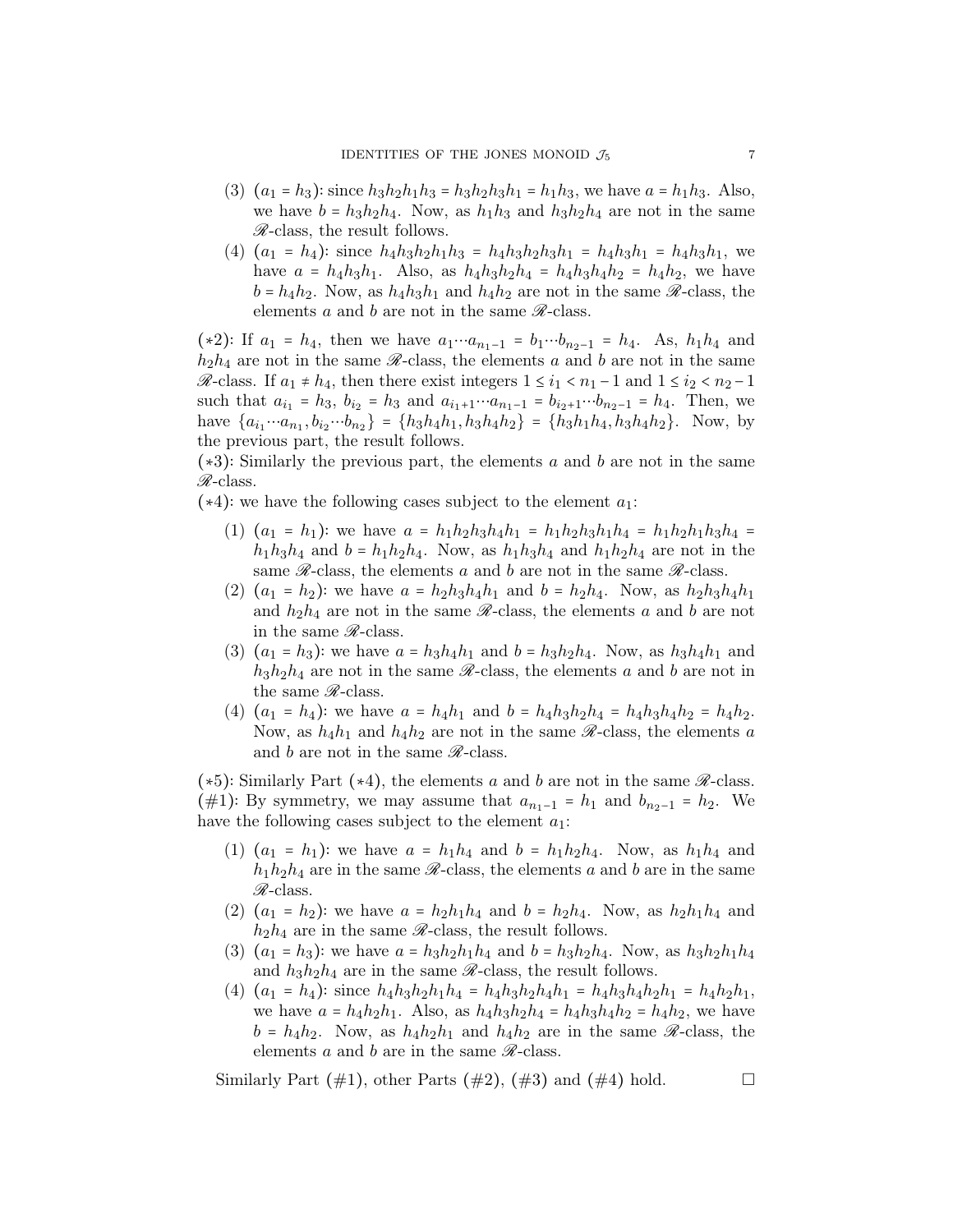Similarly Lemma [3.1,](#page-4-1) we have the following lemma.

<span id="page-7-1"></span>**Lemma 3.2.** Let  $2 < n_1, n_2$  and let  $a = a_1 \cdots a_{n_1}$  and  $b = b_1 \cdots b_{n_2}$ , for some *elements*  $a_1, \ldots, a_{n_1}, b_1, \ldots, b_{n_2} \in \{h_1, h_2, h_3, h_4\}$ *, such that*  $a_2 \cdots a_{n_1} \in A_2$ *,*  $b_2 \cdots b_{n_2} \in A_2$  and  $a_{n_1} = b_{n_2}$ . If one of the following conditions hold:

 $(*1) \ \{a_1, a_2\} = \{h_1, h_3\} \ and \ \{b_1, b_2\} = \{h_2, h_4\};$ 

- $(*2) \ \{a_1, b_1\} = \{h_1, h_2\} \ and \ a_2 = b_2 = h_4;$
- $(*3)$   $\{a_1, b_1\} = \{h_3, h_4\}$  *and*  $a_2 = b_2 = h_1;$
- $(*4)$   $a_1 = b_2 = h_4$ ,  $a_2 = h_2$  *and*  $b_1 = h_1$ ;
- $(*5)$   $a_1 = b_2 = h_1$ ,  $a_2 = h_3$  *and*  $b_1 = h_4$ ,

*then the elements* a and b are not in the same  $\mathscr{L}$ -class.

*Also, if one of the following conditions hold:*

(#1)  $a_1 = b_1 = h_4$  *and*  $\{a_2, b_2\} = \{h_1, h_2\}$ ;

(#2)  $a_1 = b_1 = h_1$  *and*  $\{a_2, b_2\} = \{h_3, h_4\}$ ;

- (#3)  $a_1 = b_2 = h_4$ ,  $a_2 = h_1$  and  $b_1 = h_2$ ;
- $(\#4)$   $a_1 = b_2 = h_1$ ,  $a_2 = h_4$  and  $b_1 = h_3$ ,

*then the elements* a and *b* are in the same  $\mathcal{L}$ -class.

4. CHARACTERIZATION OF THE IDENTITIES OF THE MONOID  $\mathcal{J}_5$ 

Let  $w$  and  $v$  be words of  $X^*$ .

<span id="page-7-0"></span>**Lemma 4.1.** *If*  $w^{\frac{\mathcal{J}_5}{\mathcal{S}}}v$ , then we have  $c(w) = c(v)$ .

*Proof.* Suppose the contrary, that there exists an letter  $x \in c(w) \setminus c(v)$ . Substituting for all letters in  $c(v)$  the value  $h_1$ , we obtain  $v = h_1$ . Substituting for all letters in  $c(w) \setminus \{x\}$  the value  $h_1$  and the letter x the value  $h_3$  we obtain  $w = h_3$  or  $w \in A_3$ . Hence,  $\mathcal{J}_5$  does not satisfy the identity  $w = v$ . Also, if there exists an letter  $x \in c(v) \setminus c(w)$ , we have a similar contradiction. Thus, we have  $c(w) = c(v)$ .

By Lemma [4.1,](#page-7-0) if  $\mathcal{J}_5$  satisfies the identity  $w = v$ , then  $w = 1$  if and only if  $v = 1$ . Then, we assume that  $w, v \neq 1$  and  $c(w) = c(v)$ .

Let Y be a non empty subset of  $c(w)$ . By Lemma [4.1,](#page-7-0) we have  $c(w_Y)$  =  $c(v_Y)$ . There exist letters  $y_1, \ldots, y_r, z_1, \ldots, z_s$  in Y such that  $w_Y = y_1 \cdots y_r$ and  $v_Y = z_1 \cdots z_s$ .

<span id="page-7-2"></span>**Lemma 4.2.** If  $w_Y \stackrel{\mathcal{J}_5}{=} v_Y$ , then we have  $y_1 = z_1$  and  $y_r = z_s$ .

*Proof.* Let  $a_1, a_2 \in A_3$  such that  $a_1$  and  $a_2$  are not in the same  $\mathscr{R}$ -class. Substituting the letter  $y_1$  the value  $a_1$ , the letter  $z_1$  the value  $a_2$ , we obtain that w and v are not in the same  $\mathcal{R}-class$ . Then,  $\mathcal{J}_5$  does not satisfy the identity  $w_Y = v_Y$ , a contradiction.

Similarly, we have  $y_r = z_s$ .

Throughout the remainder of this section before the main theorem, we assume that the following conditions hold for the subset  $Y$  as follows:

 $(1)$   $y_1 = z_1;$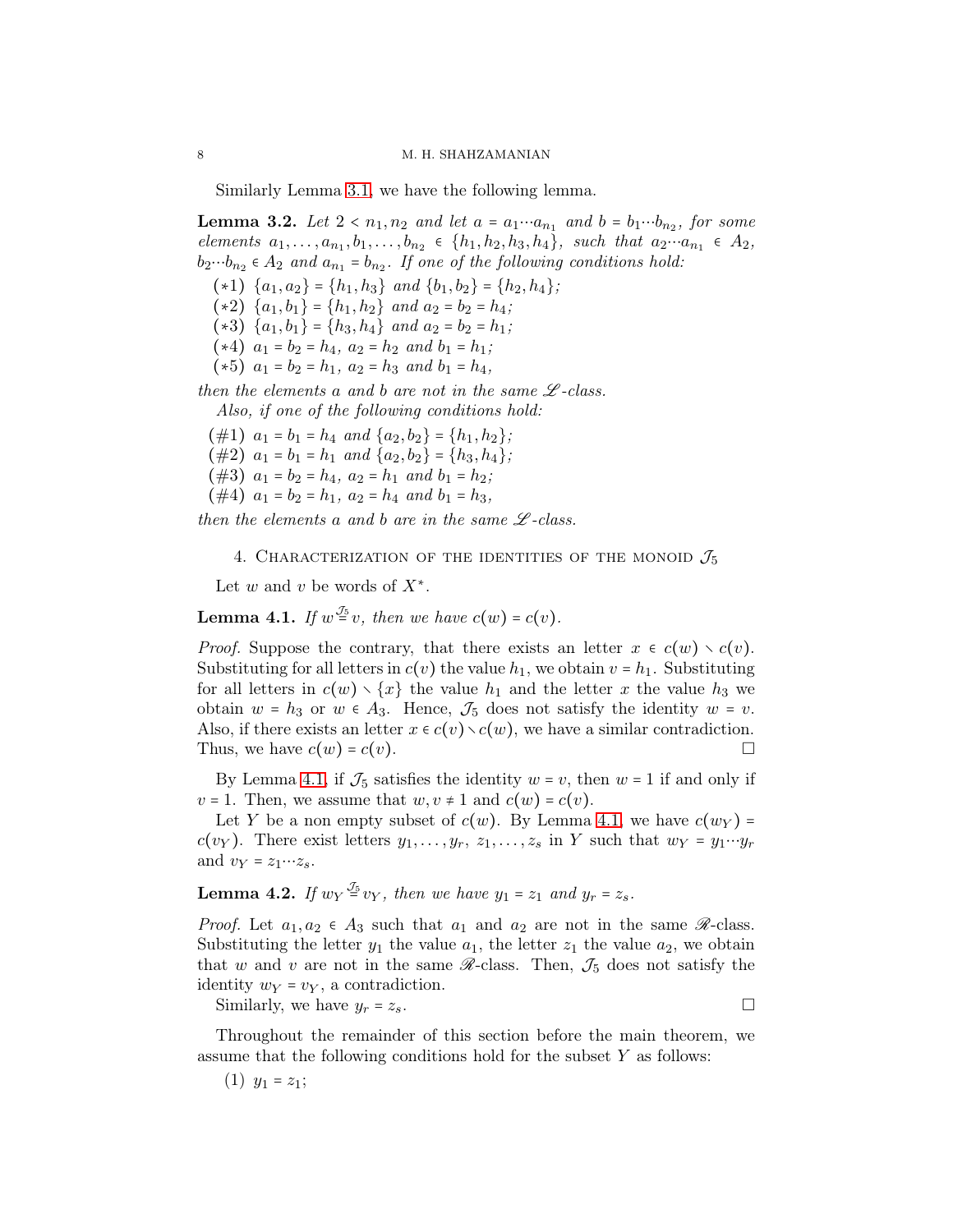(2)  $y_r = z_s$ .

<span id="page-8-0"></span>**Lemma 4.3.** If  $w_Y \stackrel{\mathcal{J}_5}{=} v_Y$ , then each word of length 2 occurs in  $w_Y$  if and *only if it occurs in* v<sup>Y</sup> *.*

*Proof.* We prove the result by contradiction.

Let xy be a word of length 2 occurs in  $w<sub>Y</sub>$  and does not occur in  $v<sub>Y</sub>$ . Since xy occurs in  $w_Y$ , there exist letters  $y_i, y_{i+1} \in Y$ , for some integer  $1 \le i \le r - 1$ such that  $y_i = x$  and  $y_{i+1} = y$ . We have two cases as follows:

 $(x \neq y)$ : If  $|c(w_Y)| = 2$ , then there exists an integer  $1 \leq j \leq s$  such that  $z_1 = \cdots =$  $z_j = y$  and  $z_{j+1} = \cdots = z_s = x$ . Substituting the letter  $y_i$  the value  $h_3$ and the letter  $y_{i+1}$  the value  $h_1h_2$ , we obtain that  $w_Y \in A_3$ , because  $h_3h_1h_2 \in A_3$ . Now, as  $v_Y = h_1h_2h_3 \in A_2$ , there is a contradiction. Hence, we suppose that  $|c(w_Y)| > 2$ . Again, by substituting the letter  $y_i$  the value  $h_3$ , the letter  $y_{i+1}$  the value  $h_1h_2$  and for all letters in  $c(w_Y) \setminus \{y_i, y_{i+1}\}\$ the value  $h_2$ , we again obtain that  $w_Y \in A_3$ . Also, since  $h_2h_3h_2 = h_2$ ,  $h_3h_2h_3 = h_3$ ,  $zy = h_2h_1h_2 = h_2$  for all  $z \in$  $c(w_Y) \setminus \{y_i, y_{i+1}\}\$ and xy does not occur in  $v_Y$ , one of the following conditions hold:

$$
(z_1 = x)
$$
:  $v_Y = h_3 h_2$  or  $v_Y = h_3$ ;  
\n $(z_1 = y)$ :  $v_Y = h_1 h_2$  or  $v_Y = h_1 h_2 h_3$ ;

$$
(z_1 \notin \{x, y\})
$$
:  $v_Y = h_2 h_3$  or  $v_Y = h_2$ .

Thus, we have  $v_Y \in A_2$ , a contradiction.

 $(x = y)$ : First suppose that  $|c(w_Y)| = 1$ . Substitute the letter  $y_i$  the value  $h_1h_2h_3$ . We have  $w_Y \in A_3$  and  $v_Y \in A_2$ , because  $x^2$  does not occur in  $v_Y$ . A contradiction. Hence, we suppose that  $|c(w_Y)| > 1$ . Substituting the letter  $y_i$  the value  $h_3h_2h_1$  and for all letters in  $c(w_Y) \setminus \{y_i\}$ the value  $h_2$ , we obtain that  $w_Y \in A_3$ , because  $(h_3h_2h_1)^2 \in A_3$ . Also, since  $h_3h_2h_1h_2 = h_3h_2$  and  $x^2$  does not occur in  $v_Y$ , one of the following conditions hold:

> $(z_1 \neq y_i): v_Y = h_2 h_1$  or  $v_Y = h_2$ ;  $(z_1 = y_i):$   $vy = h_3h_2h_1$  or  $vy = h_3h_2$ .

Thus, we have  $v_Y \in A_2$ , a contradiction.

 $\Box$ 

<span id="page-8-1"></span>**Lemma 4.4.** *Let*  $x, y, z, t \in Y$  *with*  $xy \neq zt$ *. Suppose that there exist words*  $w_1, w_2, v_1$  and  $v_2$  in  $Y^*$  such that  $w_Y = w_1xyw_2$  and  $v_Y = v_1ztv_2$ . If one of *the following conditions hold:*

- (1) if xy and zt do not occur in  $w_1x$  and  $v_1z$ , and  $x = z$ ;
- (2) if y does not occur in  $w_1x$  and  $v_1z$ , and  $y = t$ ;
- (3) if xy and zt do not occur in  $yw_2$  and  $tv_2$ , and  $y = t$ ;
- (4) if x does not occur in yw<sub>2</sub> and tv<sub>2</sub>, and  $x = z$ ,

*then*  $\mathcal{J}_5$  *does not satisfy the identity*  $w_Y = v_Y$ *.* 

*Proof.* (1) Since  $x = z$  and  $xy \neq zt$ , by symmetry we may assume that one of the following conditions holds: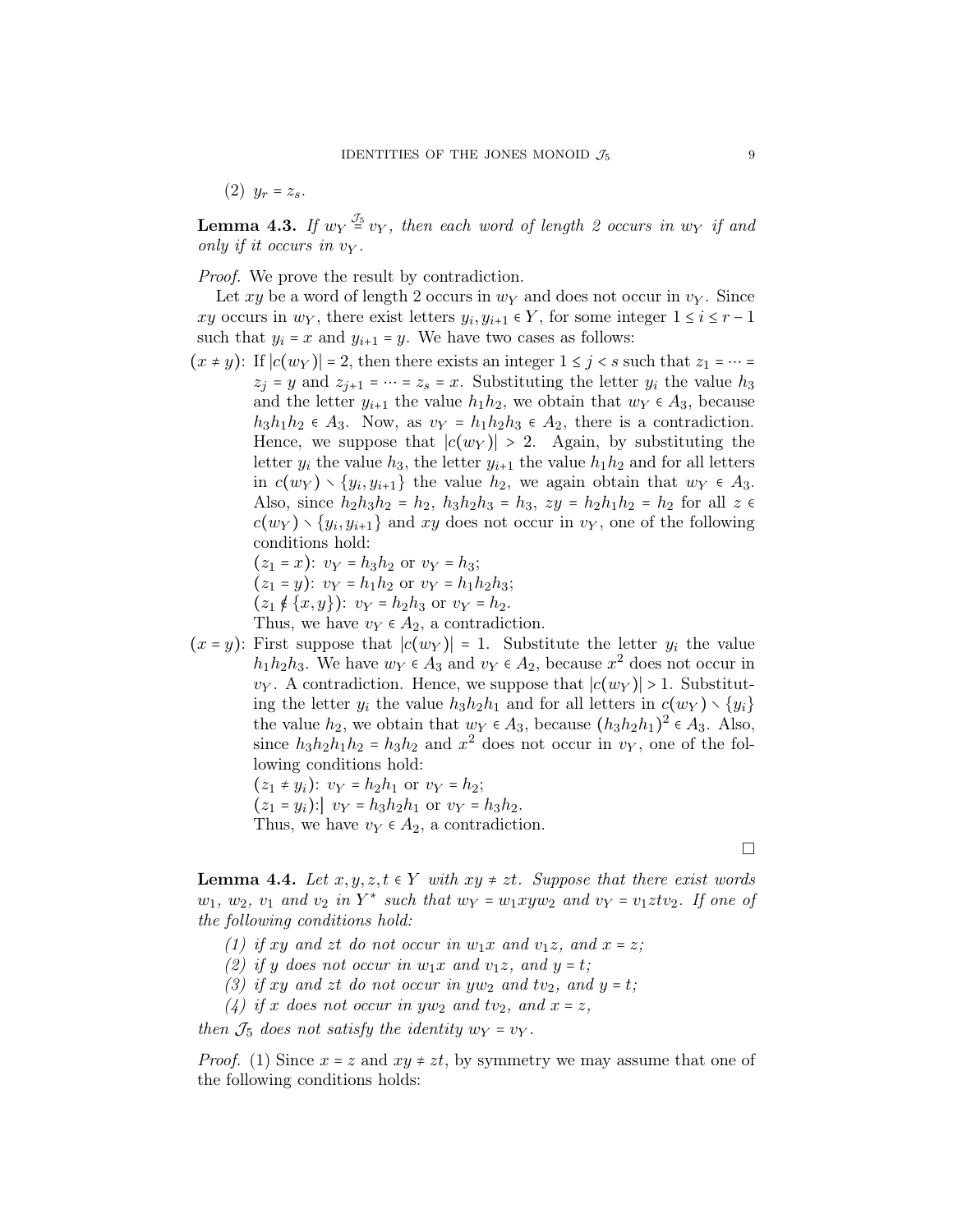- (I)  $xy = xx$ ,  $zt = xt$  and  $x \neq t$ ;
- (II)  $zt = xt$  and  $|\{x, y, t\}| = 3$ .

For every case, we substitute as follows:

(I) substitute the letter x the value  $h_2h_3h_4$  and the letter t the value  $h_1h_2$ . If there is another letter in  $c(w_Y) \setminus \{x, t\}$ , substitute it the value  $h_3h_2$ . By Lemma [3.1.](#page-4-1)(\*2), we obtain that  $w_Y$  and  $v_Y$  are in different  $\mathscr R$ -classes.

(II) substitute the letter x the value  $h_3h_4$ , the letter y the value  $h_1h_2$  and the letter t the value  $h_2$ . If there is a letter in  $c(w_Y) \setminus \{x, y, t\}$ , substitute it the value  $h_3h_2$ . Again, by Lemma [3.1.](#page-4-1)(\*2), we obtain that  $w_Y$  and  $v_Y$  are in different  $\mathcal{R}$ -classes.

(2) Substitute the letter x the value  $h_3h_4$ , the letter z the value  $h_4h_3$ , the letter y the value  $h_2h_3h_1$  and the other letters the value  $h_3$ . Since  $y_1 = z_1$ , one of the following conditions holds:

(I)  $w_1xy = h_3h_4h_2h_3h_1$  and  $v_1zy = h_3h_4h_3h_2h_3h_1 = h_3h_1$ ;

(II)  $w_1xy = h_4h_3h_4h_2h_3h_1 = h_4h_2h_3h_1$  and  $v_1zy = h_4h_3h_2h_3h_1 = h_4h_3h_1$ .

In both cases, by Lemma [3.1.](#page-4-1)(∗1), we obtain that  $w_Y$  and  $v_Y$  are in different  $\mathcal{R}$ -classes.

(3) As  $y = t$  and  $xy \neq zt$ , by symmetry we may assume that one of the following conditions holds:

(I)  $xy = xx$ ,  $zt = zx$  and  $x \neq z$ ;

(II)  $zt = zy$  and  $|\{x, y, z\}| = 3$ .

Like as above, for every case, we substitute as follows:

(I) substitute the letter x the value  $h_4h_3h_2$  and the letter z the value  $h_2h_1$ . If there is another letter in  $c(w_Y) \setminus \{x, z\}$ , substitute it the value  $h_2h_3$ . By Lemma [3.2.](#page-7-1)(\*2), we obtain that  $w_Y$  and  $v_Y$  are in different  $\mathscr{L}$ -classes.

(II) substitute the letter x the value  $h_2h_1$ , the letter y the value  $h_4h_3$  and the letter z the value  $h_2$ . If there is a letter in  $c(w_Y) \setminus \{x, y, z\}$ , substitute it the value  $h_2h_3$ . Again, by Lemma [3.2.](#page-7-1)(\*2), we obtain that  $w_Y$  and  $v_Y$  are in different  $\mathscr{L}\text{-classes}.$ 

(4) Substitute the letter y the value  $h_3h_4$ , the letter t the value  $h_4h_3$ , the letter x the value  $h_1h_3h_2$  and the other letters the value  $h_3$ . Since  $y_r = z_s$ , one of the following conditions holds:

- (I)  $xyw_2 = h_1h_3h_2h_3h_4h_3 = h_1h_3$  and  $xtv_2 = h_1h_3h_2h_4h_3$ ;
- (II)  $xyw_2 = h_1h_3h_2h_3h_4 = h_1h_3h_4$  and  $xtv_2 = h_1h_3h_2h_4h_3h_4 = h_1h_3h_2h_4$ ;

In both cases, by Lemma [3.2.](#page-7-1)(∗1), we obtain that  $w_Y$  and  $v_Y$  are in different  $\mathscr{L}\text{-classes.}$ 

<span id="page-9-0"></span>**Lemma 4.5.** *Let*  $x, y, z, t \in Y$  *such that*  $x \neq z$  *and*  $y \neq t$ *. Suppose that there exist words*  $w_1$ ,  $w_2$ ,  $v_1$  *and*  $v_2$  *in*  $Y^*$  *such that*  $w_Y = w_1xyw_2$  *and*  $v_Y = v_1ztv_2$ *. Let*  $C_1 = \{w_1x, v_1z\}, C_2 = \{yw_2, tv_2\}$  *and let*  $C \in \{C_1, C_2\}$ *. If xy and zt do not occur in the elements of* C*, and one of the following states holds:* (xt)∶ xt *does not occur in the elements of* C*;*

(zy)∶ zy *does not occur in the elements of* C*;*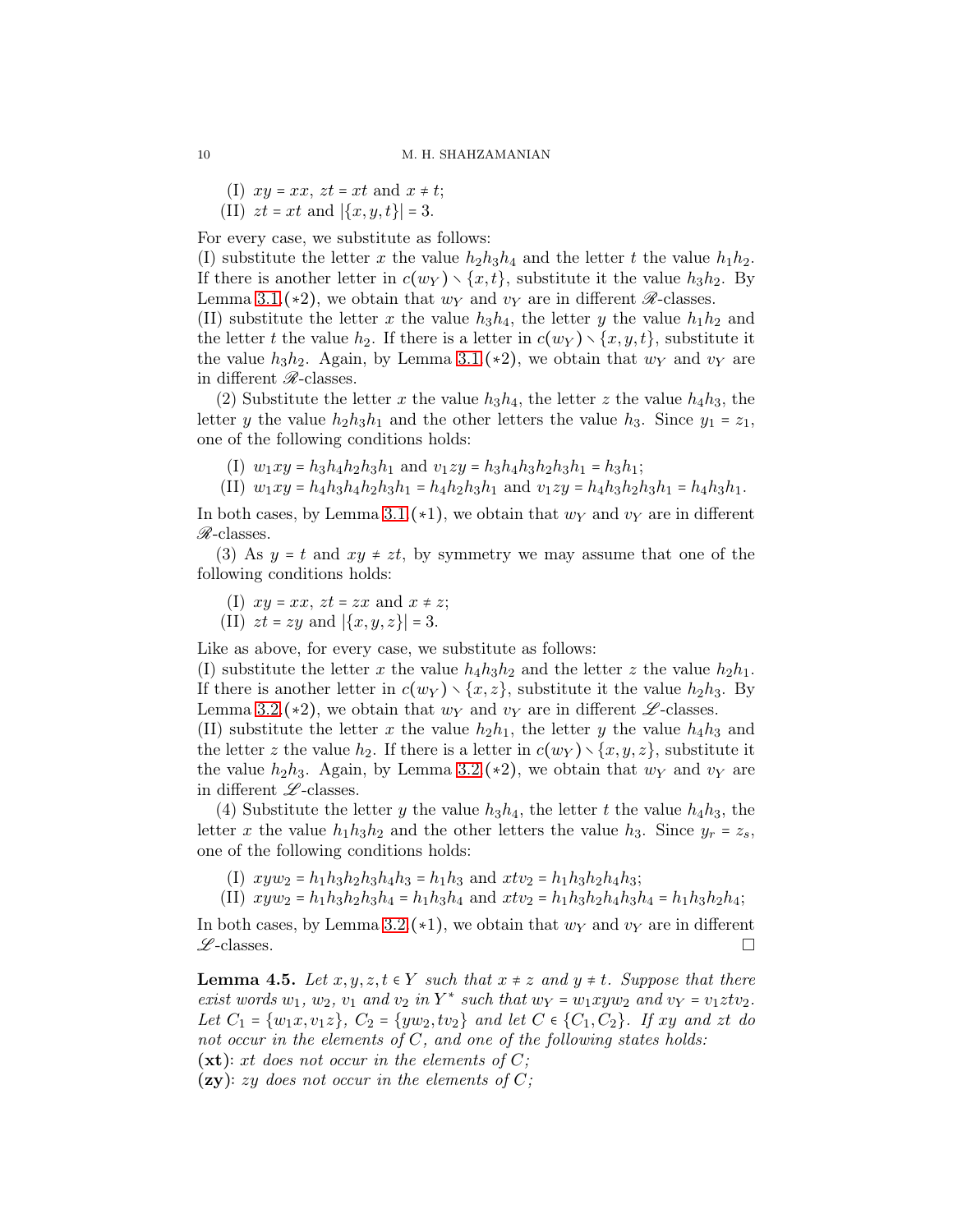$(\mathbf{xu}, \mathbf{zu}')$ : there exists a subset  $\{x, y, z, t\} \subseteq Y' \subseteq Y$  such that  $Y' = Y_1 \cup Y_2$ , *for some subsets*  $Y_1$  *and*  $Y_2$ *, with the following conditions:* 

- *(1)*  $Y_1 \cap Y_2 = ∅$ ;
- *(2)* if  $u \in Y_1$ , then xu does not occur in  $o_{Y'}$ , for  $o \in C$ ;
- (3) if  $u' \in Y_2$ , then zu' does not occur in  $o_{Y'}$ , for  $o \in C$ ;
- $(4)$  xy and zt does not occur in o<sub>Y'</sub>, for  $o \in C$ ,

(uy, u't): there exists a subset  $\{x, y, z, t\}$  ⊆ Y' ⊆ Y such that  $Y' = Y_1 \cup Y_2$ , *for some subsets*  $Y_1$  *and*  $Y_2$ *, with the following conditions:* 

- *(1)*  $Y_1 \cap Y_2 = ∅$ ;
- *(2)* if  $u \in Y_1$ , then uy does not occur in  $o_{Y'}$ , for  $o \in C$ ;
- (3) if  $u' \in Y_2$ , then  $u't$  does not occur in  $o_{Y'}$ , for  $o \in C$ ;
- $(4)$  xy and zt does not occur in  $o_{Y'}$ , for  $o \in C$ ,

*then*  $\mathcal{J}_5$  *does not satisfy the identity*  $w_Y = v_Y$ *.* 

*Proof.* Since  $x \neq z$  and  $y \neq t$ , by symmetry, we may assume that one of the following states holds:

 $(\mathbf{xx}, \mathbf{zz})$ :  $x = y$ ,  $z = t$  and  $x \neq z$ ;  $(\mathbf{xx}, \mathbf{zt})$ :  $x = y$  and  $|\{x, z, t\}| = 3$ ;

- $(\mathbf{xy}, \mathbf{zx})$ :  $x = t$  and  $|\{x, y, z\}| = 3$ ;
- $(\mathbf{xy}, \mathbf{yx})$ :  $x = t$ ,  $y = z$  and  $x \neq y$ ;
- $(\mathbf{xy}, \mathbf{zt})$ :  $|\{x, y, z, t\}| = 4$ .

For every state  $(xx, zz)$ ,  $(xx, zt)$ ,  $(xy, zx)$ ,  $(xy, yx)$ ,  $(xy, zt)$  and every states of the lemma, we define a homomorphism  $\phi: c(w_Y)^* \to \mathcal{J}_5$  as follows:  $((\mathbf{xx}, \mathbf{zz}), (\mathbf{xt}))$ :  $\phi(x) = h_3h_2h_1$ ,  $\phi(z) = h_4h_3h_2$  and for every  $u \in c(w_Y)$  ${x, z}$ ,  $\phi(u) = h_2 h_3$ .

 $((\mathbf{xx}, \mathbf{zz}), (\mathbf{zy}))$ :  $\phi(x) = h_1h_2h_3$ ,  $\phi(z) = h_2h_3h_4$  and for every  $u \in c(w_Y)$  $\{x, z\}, \phi(u) = h_3 h_2.$ 

 $((xx, zz), (x, zu'))$ :  $\phi(x) = h_3h_2h_1$ ,  $\phi(z) = h_2h_3h_4$ , for every  $u \in Y_1 \setminus \{x\}$ ,  $\phi(u) = h_3$ , for every  $u' \in Y_2 \setminus \{z\}$ ,  $\phi(u') = h_2$  and for every  $u'' \in Y \setminus Y'$ ,  $\phi(u'') = 1.$ 

 $((xx, zz), (uy, u't))$ :  $\phi(x) = h_1h_2h_3$ ,  $\phi(z) = h_4h_3h_2$ , for every  $u \in Y_1 \setminus \{x\}$ ,  $\phi(u) = h_3$ , for every  $u' \in Y_2 \setminus \{z\}$ ,  $\phi(u') = h_2$  and for every  $u'' \in Y \setminus Y'$ ,  $\phi(u'') = 1.$ 

 $((\mathbf{xx}, \mathbf{zt}), (\mathbf{xt}))$ :  $\phi(x) = h_3h_2h_1$ ,  $\phi(z) = h_2$ ,  $\phi(t) = h_4h_3$  and for every  $u \in$  $c(w_Y) \setminus \{x, z, t\}, \phi(u) = h_2 h_3.$ 

 $((\mathbf{xx}, \mathbf{zt}), (\mathbf{zy}))$ :  $\phi(x) = h_1h_2h_3$ ,  $\phi(z) = h_3h_4$ ,  $\phi(t) = h_2$  and for every  $u \in$  $c(w_Y) \setminus \{x, z, t\}, \phi(u) = h_3 h_2.$ 

 $((\mathbf{xx}, \mathbf{zt}), (\mathbf{xu}, \mathbf{zu}'))$ :  $\phi(x) = h_3h_2h_1$ ,  $\phi(t) = h_2h_3$ , for every  $u \in Y_1 \setminus \{x, z\}$ ,  $\phi(u) = h_3$ , for every  $u' \in Y_2 \setminus \{z, t\}, \ \phi(u') = h_2$  and for every  $u'' \in Y \setminus Y'$ ,  $\phi(u'') = 1$ . If  $z \in Y_1$  then  $\phi(z) = h_3 h_4$ , otherwise,  $\phi(z) = h_2 h_3 h_4$ .

 $((\mathbf{xx}, \mathbf{zt}), (\mathbf{uy}, \mathbf{u't})): \phi(x) = h_1h_2h_3, \ \phi(z) = h_3h_2, \text{ for every } u \in Y_1 \setminus \{x, t\},\$  $\phi(u) = h_3$ , for every  $u' \in Y_2 \setminus \{z, t\}$ ,  $\phi(u') = h_2$  and for every  $u'' \in Y \setminus Y'$ ,  $\phi(u'') = 1$ . If  $t \in Y_1$  then  $\phi(t) = h_4h_3$ , otherwise,  $\phi(t) = h_4h_3h_2$ .

 $((xy, zx), (xt))$ :  $\phi(x) = h_4h_3h_2h_1$ ,  $\phi(y) = h_3$ ,  $\phi(z) = h_2$  and for every  $u \in$  $c(w_Y) \setminus \{x, y, z\}, \phi(u) = h_2 h_3.$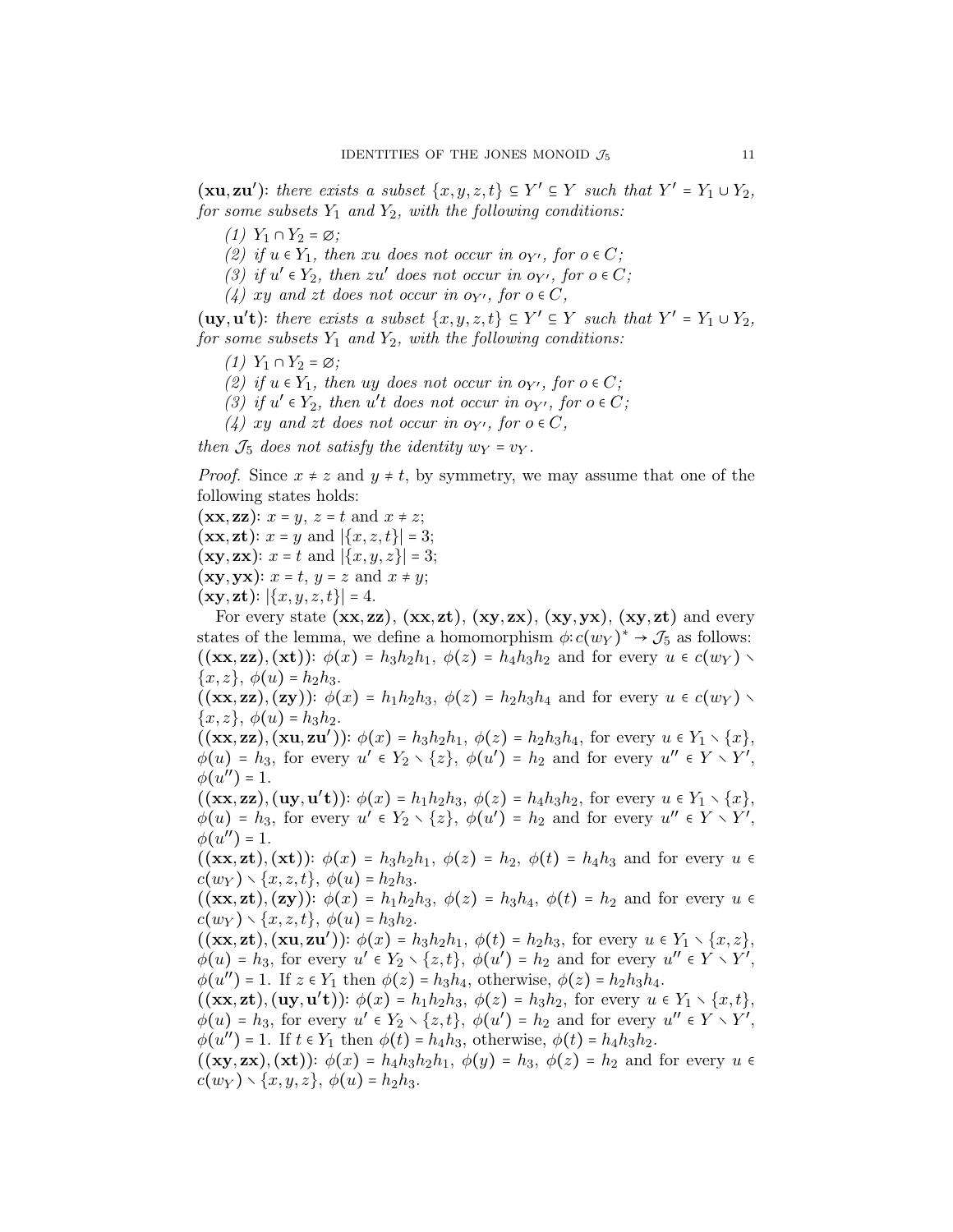$((xy, zx), (zy))$ :  $\phi(x) = h_2h_3$ ,  $\phi(y) = h_1h_2$ ,  $\phi(z) = h_3h_4$  and for every  $u \in$  $c(w_Y) \setminus \{x, y, z\}, \phi(u) = h_3 h_2.$ 

 $((xy, zx), (xu, zu'))$ :  $\phi(x) = h_2h_1, \ \phi(y) = h_3$ , for every  $u \in Y_1 \setminus \{z\}, \ \phi(u) =$  $h_3$ , for every  $u' \in Y_2 \setminus \{z, x\}$ ,  $\phi(u') = h_2$  and for every  $u'' \in Y \setminus Y'$ ,  $\phi(u'') = 1$ . If  $z \in Y_1$  then  $\phi(z) = h_3h_4$ , otherwise,  $\phi(z) = h_2h_3h_4$ .

 $((xy, zx), (uy, u't))$ :  $\phi(x) = h_4h_3$ ,  $\phi(z) = h_3h_2$ , for every  $u \in Y_1 \setminus \{y, x\}$ ,  $\phi(u) = h_3$ , for every  $u' \in Y_2 \setminus \{y, z\}$ ,  $\phi(u') = h_2$  and for every  $u'' \in Y \setminus Y'$ ,  $\phi(u'') = 1$ . If  $y \in Y_1$  then  $\phi(y) = h_1 h_2 h_3$ , otherwise,  $\phi(y) = h_1 h_2$ .

 $((\mathbf{xy},\mathbf{yx}),(\mathbf{xt}))\colon \phi(x) = h_4h_3h_2h_1, \ \phi(y) = h_3h_2$  and for every  $u \in c(w_Y)$  $\{x, y\}, \phi(u) = h_2 h_3.$ 

 $((xy, yx), (zy))$ :  $\phi(x) = h_2h_3$ ,  $\phi(y) = h_1h_2h_3h_4$  and for every  $u \in c(w_Y)$  ${x, y}$ ,  $\phi(u) = h_3 h_2$ .

 $((xy, yx), (xu, zu')): \phi(x) = h_2h_1, \phi(y) = h_3h_4$ , for every  $u \in Y_1 \setminus \{y\},$  $\phi(u) = h_3$ , for every  $u' \in Y_2 \setminus \{x\}$ ,  $\phi(u') = h_2$  and for every  $u'' \in Y \setminus Y'$ ,  $\phi(u'') = 1.$ 

 $((xy, yx), (uy, u't))$ :  $\phi(x) = h_4h_3$ ,  $\phi(y) = h_1h_2$ , for every  $u \in Y_1 \setminus \{x\}$ ,  $\phi(u) = h_3$ , for every  $u' \in Y_2 \setminus \{y\}$ ,  $\phi(u') = h_2$  and for every  $u'' \in Y \setminus Y'$ ,  $\phi(u'')=1.$ 

 $((xy, zt), (xt))$ :  $\phi(x) = h_2h_1, \phi(y) = h_3, \phi(z) = h_2, \phi(t) = h_4h_3$  and for every  $u \in c(w_Y) \setminus \{x, y, z, t\}, \phi(u) = h_2 h_3.$ 

 $((xy, zt), (zy))$ :  $\phi(x) = h_3$ ,  $\phi(y) = h_1h_2$ ,  $\phi(z) = h_3h_4$ ,  $\phi(t) = h_2$  and for every  $u \in c(w_Y) \setminus \{x, y, z, t\}, \phi(u) = h_3 h_2.$ 

 $((\mathbf{xy}, \mathbf{zt}), (\mathbf{xu}, \mathbf{zu}')): \phi(y) = h_3, \phi(t) = h_2$ , for every  $u \in Y_1 \setminus \{x, z\}, \phi(u) = h_3$ , for every  $u' \in Y_2 \setminus \{x, z\}$ ,  $\phi(u') = h_2$  and for every  $u'' \in Y \setminus Y'$ ,  $\phi(u'') = 1$ . If  $x \in Y_1$  then  $\phi(x) = h_3h_2h_1$ , otherwise,  $\phi(x) = h_2h_1$ . Also, if  $z \in Y_1$  then  $\phi(z) = h_3h_4$ , otherwise,  $\phi(z) = h_2h_3h_4$ .

 $((xy,zt), (uy, u't))$ :  $\phi(x) = h_2h_3$ ,  $\phi(z) = h_3h_2$ , for every  $u \in Y_1 \setminus \{x, y, t\}$ ,  $\phi(u) = h_3$ , for every  $u' \in Y_2 \setminus \{y, z, t\}, \phi(u') = h_2$  and for every  $u'' \in Y \setminus Y'$ ,  $\phi(u'') = 1$ . If  $y \in Y_1$  then  $\phi(y) = h_1 h_2 h_3$ , otherwise,  $\phi(y) = h_1 h_2$ . Also, if  $t \in Y_1$  then  $\phi(t) = h_4h_3$ , otherwise,  $\phi(t) = h_4h_3h_2$ .

By the substitutions for the state  $(\mathbf{xx}, \mathbf{zz})$  subject to the conditions of the states (xt), (zy), (xu,zu') and (uy,u't), the elements  $\phi(xx)$  and  $\phi(zz)$ are in  $A_3$ , and the elements  $\phi(w_1x)$  and  $\phi(v_1z)$  are in  $A_2$ , for  $C = C_1$ . Also, for  $C = C_2$ , the elements  $\phi(yw_2)$  and  $\phi(tv_2)$  are in  $A_2$ . These substitutions satisfy the conditions of Lemma  $3.1.(*1)$  or Lemma  $3.2.(*1)$ . Therefore,  $\mathcal{J}_5$  does not satisfy the identity  $w_Y = v_Y$ , for the state  $(\mathbf{xx}, \mathbf{zz})$  and  $C \in$  $\{C_1, C_2\}$ . We have same result for other states  $(\mathbf{xx}, \mathbf{zt}), (\mathbf{xy}, \mathbf{zx}), (\mathbf{xy}, \mathbf{yx})$ and  $(xy, zt)$  by others substitutions as above. Hence, we conclude that  $\mathcal{J}_5$ does not satisfy the identity  $w_Y = v_Y$ .

<span id="page-11-0"></span>**Theorem 4.6.** Let w and v be words of  $X^*$ . The monoid  $\mathcal{J}_5$  satisfies the *identity*  $w = v$  *if and only if*  $c(w) = c(v)$  *and for every non empty subset* Y *of* c(w)*, the following conditions hold:*

- *(1) the first letter of*  $w_Y$  *and*  $v_Y$  *are equal;*
- *(2) the last letter of*  $w<sub>Y</sub>$  *and*  $v<sub>Y</sub>$  *are equal*;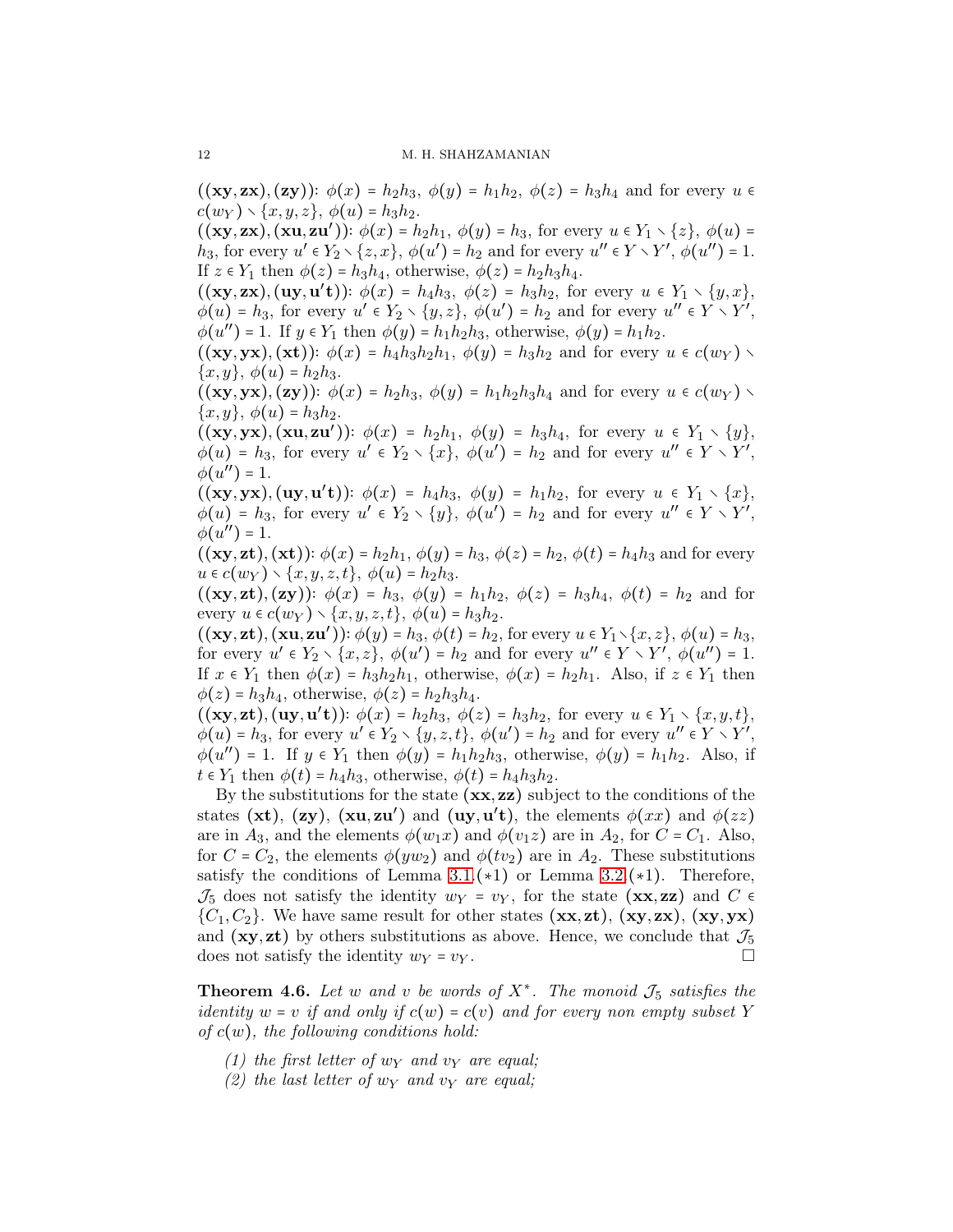- (3) each word of length 2 occurs in  $w_Y$  if and only if it occurs in  $v_Y$ ;
- *(4) let*  $x, y, z, t \in Y$  *with*  $xy \neq zt$ *. Suppose that there exist words*  $w_1$ *,*  $w_2$ ,  $v_1$  *and*  $v_2$  *in*  $Y^*$  *such that*  $w_Y = w_1xyw_2$  *and*  $v_Y = v_1ztv_2$ *. Let*  $C_1 = \{w_1x, v_1z\}, C_2 = \{yw_2, tv_2\}$  *and let*  $C \in \{C_1, C_2\}$ . The following *conditions hold:*
	- *(a)* if xy and zt do not occur in the elements of  $C_1$ , then  $x \neq z$ ;
	- *(b)* if y does not occur in the elements of  $C_1$ , then  $y \neq t$ ;
	- *(c)* if xy and zt do not occur in the elements of  $C_2$ , then  $y \neq t$ ;
	- *(d)* if x does not occur in the elements of  $C_2$ , then  $x \neq z$ ;
	- *(e)* if  $x \neq z$ ,  $y \neq t$  *and, xy and zt do not occur in the elements of* C *then the following conditions hold;*
		- *(i)* xt occurs in the elements of  $C$ ;
		- *(ii)* zy occurs in the elements of  $C$ ;
		- *(iii) there does not exist a subset*  $\{x, y, z, t\}$  ⊆  $Y'$  ⊆  $Y$  *such that*  $Y' = Y_1 \cup Y_2$ , for some subsets  $Y_1$  and  $Y_2$ , with the following *conditions:*
			- $(A)$  Y<sub>1</sub> ∩ Y<sub>2</sub> = ∅*;*
			- *(B)* if  $u \in Y_1$ *, then* xu *does not occur in*  $o_{Y'}$ *, for*  $o \in C$ *;*
			- *(C)* if  $u' \in Y_2$ , then  $zu'$  does not occur in  $o_{Y'}$ , for  $o \in C$ ;
			- *(D)* xy and zt does not occur in  $o_{Y'}$ , for  $o \in C$ ,
		- *(iv)* there does not exist a subset  $\{x, y, z, t\}$  ⊆ Y' ⊆ Y such that  $Y' = Y_1 \cup Y_2$ , for some subsets  $Y_1$  and  $Y_2$ , with the following *conditions:*
			- $(A)$  Y<sub>1</sub> ∩ Y<sub>2</sub> = ∅*;*
			- *(B)* if  $u \in Y_1$ *, then* uy *does not occur in oy', for*  $o \in C$ *;*
			- *(C)* if  $u' \in Y_2$ , then  $u't$  does not occur in  $o_{Y'}$ , for  $o \in C$ ;
			- *(D)* xy and zt does not occur in  $o_{Y'}$ , for  $o \in C$ .

*Proof.* If  $\mathcal{J}_5$  satisfies the identity  $w = v$ , then by Lemmas [4.1,](#page-7-0) we have  $c(w)$  =  $c(v)$  and  $\mathcal{J}_5$  satisfies  $w_Y = v_Y$ , for every subset  $Y \subseteq c(w)$ . It is followed easily by substituting every letter in  $X \setminus Y$  value 1. Then, by [4.2,](#page-7-2) [4.3,](#page-8-0) [4.4](#page-8-1) and [4.5,](#page-9-0) all Conditions  $(1), (2), (3)$  and  $(4)$  hold.

Now, suppose the contrary that  $\mathcal{J}_5$  does not satisfy the identity  $w = v$ ,  $c(w) = c(v)$  and the conditions of the theorem hold. Hence, there exists a homomorphism  $\phi: c(w)^* \to \mathcal{J}_5$  such that  $\phi(w) \neq \phi(v)$ . Let  $Y = \{y \in \mathcal{J}_5 \mid w \in \mathcal{J}_7\}$  $c(w) | \phi(y) \neq 1$ . It easily follows that  $\phi(w_Y) \neq \phi(v_Y)$ . There exist letters  $y_1, \ldots, y_r, z_1, \ldots, z_s$  in Y such that  $w_Y = y_1 \cdots y_r$  and  $v_Y = z_1 \cdots z_s$ . By Condition (3), we have  $\phi(w_Y), \phi(v_Y) \in A_2$  or  $\phi(w_Y), \phi(v_Y) \in A_3$ . By Conditions (1) and (2), we have  $y_1 = z_1$  and  $y_r = z_s$ . Now, as  $\mathcal{J}_5$  is aperiodic, if  $\phi(w_Y), \phi(v_Y) \in A_2$ , then we have  $\phi(w_Y) = \phi(v_Y)$ , a contradiction. Hence, we have  $\phi(w_Y), \phi(v_Y) \in A_3$ . Since  $\phi(w_Y) \neq \phi(v_Y)$  and  $\mathcal{J}_5$  is aperiodic, one or both of the following conditions holds:

- (1)  $\phi(w_Y)$  and  $\phi(v_Y)$  are not in the same  $\mathscr{R}\text{-class};$
- (2)  $\phi(w_Y)$  and  $\phi(v_Y)$  are not in the same  $\mathscr{L}$ -class.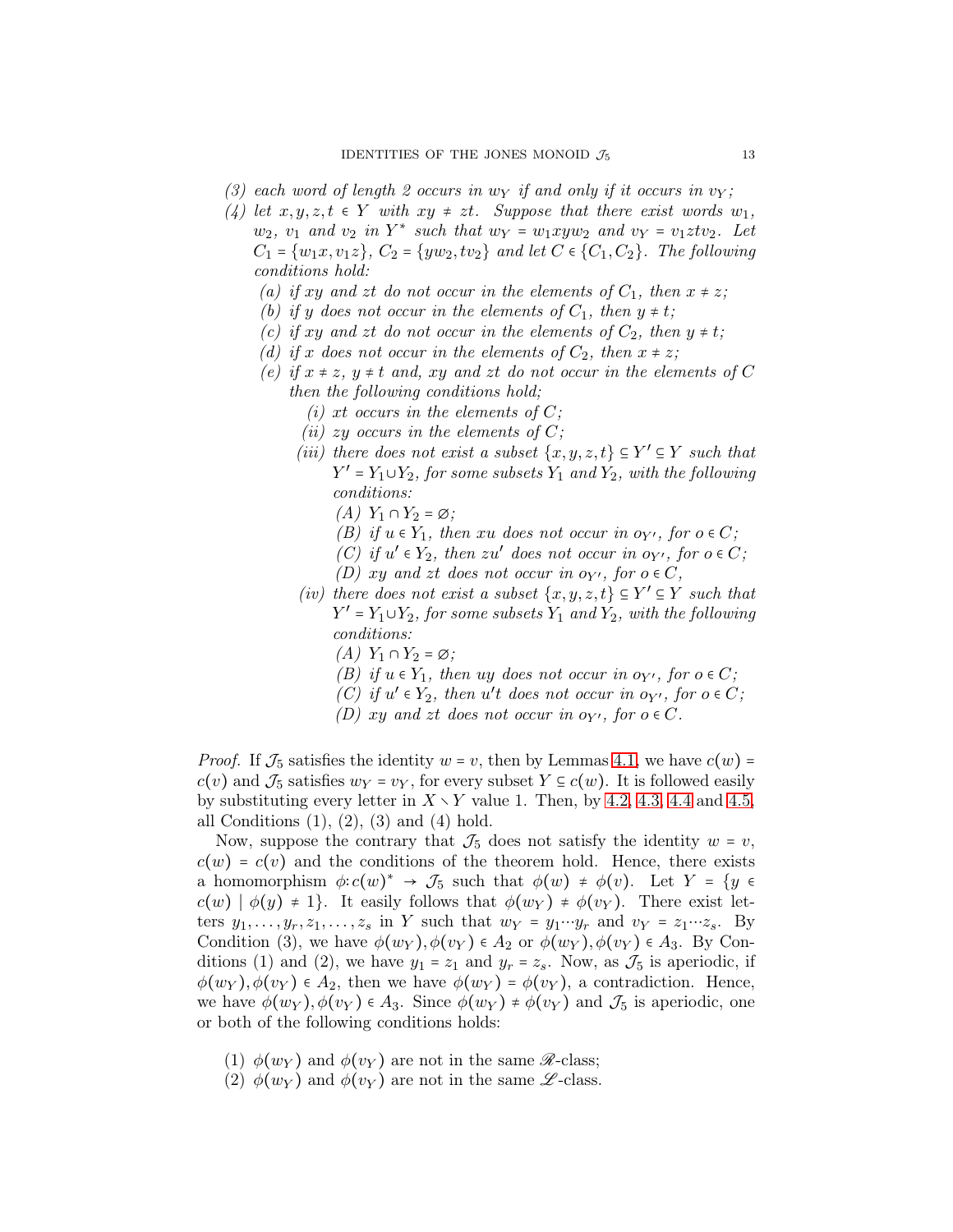14 M. H. SHAHZAMANIAN

First, we suppose that  $\phi(w_Y)$  and  $\phi(v_Y)$  are not in the same  $\mathscr{R}\text{-class.}$ Since  $y_1 = z_1$ , we have  $\phi(y_1) = \phi(z_1)$ . If  $\phi(y_1) \in A_3$ , then  $\phi(w_Y)$  and  $\phi(v_Y)$ are in the same  $\mathscr{R}$ -class. Hence, we have  $\phi(y_1) \in A_2$ . As  $\phi(w_Y), \phi(v_Y) \in$  $A_3$ , there exist integers  $1 \leq i_1 < r$  and  $1 \leq i_2 < s$  such that  $\phi(y_1 \cdots y_{i_1}) \in$  $A_2, \ \phi(y_1 \cdots y_{i_1+1}) \in A_3, \ \phi(z_1 \cdots z_{i_2}) \in A_2 \text{ and } \phi(z_1 \cdots z_{i_2+1}) \in A_3. \text{ If } y_{i_1}y_{i_1+1} =$  $z_{i_2}z_{i_2+1}$ , then we have  $y_{i_1} = z_{i_2}$ . It follows that  $\phi(y_1 \cdots y_{i_1}) = \phi(z_1 \cdots z_{i_2}),$ because  $\mathcal{J}_5$  is aperiodic,  $\phi(y_1 \cdots y_{i_1}), \phi(z_1 \cdots z_{i_2}) \in A_2$  and  $y_1 = z_1$ . Now, as  $y_{i_1+1} = z_{i_2+1}, \phi(w_Y)$  and  $\phi(v_Y)$  are in the same  $\mathscr R$ -class, a contradiction. Then, we have  $y_{i_1}y_{i_1+1} \neq z_{i_2}z_{i_2+1}$ .

If  $\phi(y_{i_1+1}) \in A_3$ , then  $y_{i_1+1}$  does not occur in  $y_1 \cdots y_{i_1}$  and  $z_1 \cdots z_{i_2}$  and by Condition (4).(b), we have  $y_{i_1+1} \neq z_{i_2+1}$ . If  $z_{i_2+1}$  does not occur in  $y_1 \cdots y_{i_1}$ and  $z_1 \cdots z_{i_2}$ , then the words  $w_{\{y_{i_1+1}, z_{i_2+1}\}}$  and  $v_{\{y_{i_1+1}, z_{i_2+1}\}}$  do not satisfy Condition (1). Hence,  $z_{i_2+1}$  occurs in one or both words  $y_1 \cdots y_{i_1}$  and  $z_1 \cdots z_{i_2}$ that it causes  $\phi(z_{i_2+1}) \in A_2$ . Since  $\phi(z_1 \cdots z_{i_2+1}) \in A_3$  and  $\phi(z_{i_2+1}) \in A_2$ , we have  $\phi(z_{i_2}z_{i_2+1}) \in A_3$  and, thus, the word  $z_{i_2}z_{i_2+1}$  does not occur in  $y_1 \cdots y_{i_1}$ and  $z_1 \cdots z_{i_2}$ . Now, as  $y_{i_1+1}$  does not occur in  $y_1 \cdots y_{i_1}$  and  $z_1 \cdots z_{i_2}$ , by Condition (4).(a), we have  $y_{i_1} \neq z_{i_2}$ . Now, as  $y_{i_1+1} \neq z_{i_2+1}$ , Condition (4).(e).(i) or (4).(e).(ii) does not hold, a contradiction. Then, we have  $\phi(y_{i_1+1}) \in A_2$ . Similarly, we have  $\phi(z_{i_2+1}) \in A_2$ .

Now, as  $\phi(y_1 \cdots y_{i_1+1}), \phi(z_1 \cdots z_{i_2+1}) \in A_3$  and  $\phi(y_1 \cdots y_{i_1}), \phi(y_{i_1+1}), \phi(z_1 \cdots z_{i_2}),$  $\phi(z_{i_2+1}) \in A_2$ , we have  $\phi(y_{i_1}y_{i_1+1}), \phi(z_{i_2}z_{i_2+1}) \in A_3$ . Hence, we have

$$
\phi(y_{i_1}y_{i_1+1}), \phi(z_{i_2}z_{i_2+1}) \in \{\alpha_1h_1h_3\alpha_2, \beta_1h_1h_4\beta_2, \gamma_1h_2h_4\gamma_2, \alpha'_1h_3h_1\alpha'_2, \beta'_1h_4h_1\beta'_2, \gamma'_1h_4h_2\gamma'_2 | \text{ for some elements } \alpha_1, \alpha_2, \beta_1, \beta_2, \gamma_1, \gamma_2, \alpha'_1, \alpha'_2, \beta'_1, \beta'_2, \gamma'_1, \gamma'_2 \in A_2 \cup A_1 \n\text{ for which } \alpha_1h_1, h_3\alpha_2, \beta_1h_1, h_4\beta_2, \gamma_1h_2, \nh_4\gamma_2, \alpha'_1h_3, h_1\alpha'_2, \beta'_1h_4, h_1\beta'_2, \gamma'_1h_4, h_2\gamma'_2 \in A_2 \}.
$$

By Lemma [3.1](#page-4-1) and by symmetry, we may assume that, there exist some elements  $\alpha, \beta, \gamma, \lambda \in A_2 \cup A_1$  such that one of the following conditions holds:

(A1)  $\phi(y_{i_1}) = \alpha a, \phi(y_{i_1+1}) = b\beta, \phi(z_{i_2}) = \gamma c$  and  $\phi(z_{i_2+1}) = d\lambda$ , for some elements  $\{a, b\} = \{h_1, h_3\}$  and  $\{c, d\} = \{h_2, h_4\};$ 

- (A2)  $\phi(y_{i_1}) = \alpha h_1$ ,  $\phi(y_{i_1+1}) = h_4\beta$ ,  $\phi(z_{i_2}) = \gamma h_1$  and  $\phi(z_{i_2+1}) = h_3\lambda$ ;
- (A3)  $\phi(y_{i_1}) = \alpha h_1$ ,  $\phi(y_{i_1+1}) = h_4\beta$ ,  $\phi(z_{i_2}) = \gamma h_3$  and  $\phi(z_{i_2+1}) = h_1\lambda$ ;
- (A4)  $\phi(y_{i_1}) = \alpha h_4$ ,  $\phi(y_{i_1+1}) = h_1\beta$ ,  $\phi(z_{i_2}) = \gamma h_2$  and  $\phi(z_{i_2+1}) = h_4\lambda$ ;
- (A5)  $\phi(y_{i_1}) = \alpha h_4$ ,  $\phi(y_{i_1+1}) = h_1 \beta$ ,  $\phi(z_{i_2}) = \gamma h_4$  and  $\phi(z_{i_2+1}) = h_2 \lambda$ .

We obtain that  $y_{i_1}y_{i_1+1} \neq z_{i_2}z_{i_2+1}$  and as  $\phi(y_{i_1}y_{i_1+1}), \phi(z_{i_2}z_{i_2+1}) \in A_3$ , the words  $y_{i_1}y_{i_1+1}$  and  $z_{i_2}z_{i_2+1}$  do not occur in the words  $y_1 \cdots y_{i_1+1}$  and  $z_1 \cdots z_{i_2+1}$ . By Condition (4).(a), we have  $y_{i_1} \neq z_{i_2}$ . Also, by considering Conditions (A1), (A2), (A3), (A4) and (A5), we have  $y_{i_1+1} \neq z_{i_2+1}$ .

First, suppose that Condition (A1) holds. If  $a = h_1$ , then by Condition (4).(e).(i), we have  $d = h_2$ . Then, we have  $b = h_3$  and  $c = h_4$ . Also, if  $a = h_3$ , then we have  $b = h_1$  and by Condition (4).(e).(ii), we have  $c = h_2$ . Then, we have  $d = h_4$ . Then, we have  $(a, c) = (h_1, h_4)$  or  $(b, d) = (h_1, h_4)$ .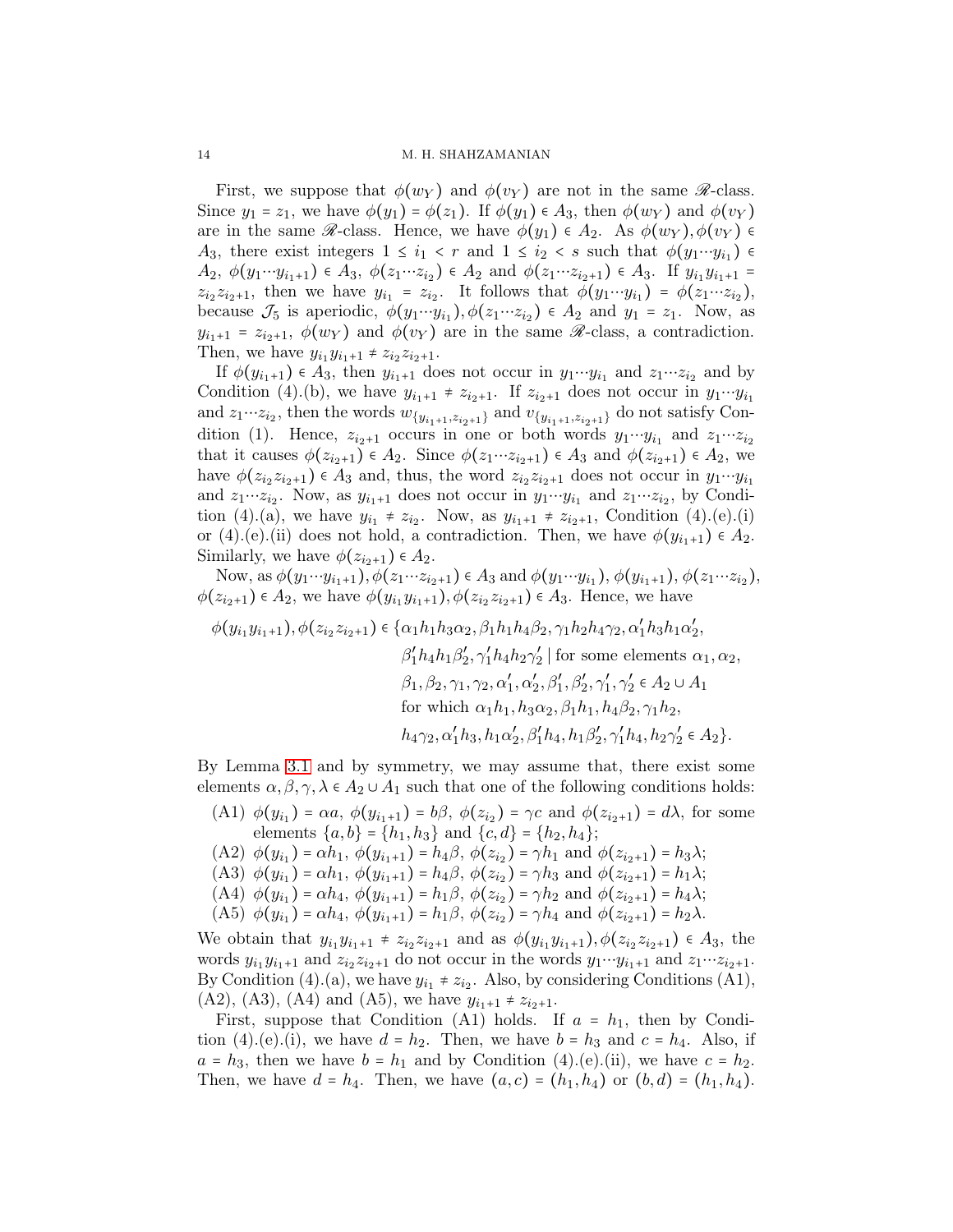By Condition (4).(e).(iii), there exists a letter  $u_1 \in Y$  such that  $y_{i_1}u_1$  occurs in  $y_1 \cdots y_{i_1}$  or  $z_1 \cdots z_{i_2}$  and also  $z_{i_2}u_1$  occurs in  $y_1 \cdots y_{i_1}$  or  $z_1 \cdots z_{i_2}$ . Hence, we have  $\phi(y_{i_1}u_1), \phi(z_{i_2}u_1) \in A_2$ . If  $a = h_1$  and  $c = h_4$ , then we have  $y_{i_1}u_1 \in A_3$ or  $z_{i_2}u_1 \in A_3$ , a contradiction. Because, there does not exist an element  $h \in A_2$  such that  $h_1h, h_4h \in A_2$ . Also, by Condition (4).(e).(iv), there exists a letter  $u_2 \in Y$  such that  $u_2y_{i_1+1}$  occurs in  $y_1 \cdots y_{i_1}$  or  $z_1 \cdots z_{i_2}$  and also  $u_2z_{i_2+1}$ occurs in  $y_1 \cdots y_{i_1}$  or  $z_1 \cdots z_{i_2}$ . Then, we have  $\phi(u_2y_{i_1+1}), \phi(u_2z_{i_2+1}) \in A_2$ . If  $b = h_1$  and  $d = h_4$ , then we have  $u_2 y_{i_1+1} \in A_3$  or  $u_2 z_{i_2+1} \in A_3$ , a contradiction. Therefore, Condition (A1) does not hold. Also, if Conditions (A2) or (A5) holds, then Condition  $(4)(e)(i)$  fails. Similarly, if Condition  $(A3)$  or  $(A4)$ holds, then Condition (4).(e).(iv) fails. Therefore,  $\phi(w_Y)$  and  $\phi(v_Y)$  are in the same  $\mathcal{R}$ -class.

Similarly, by Lemma [3.2,](#page-7-1)  $\phi(w_Y)$  and  $\phi(v_Y)$  are in the same  $\mathscr{L}$ -class and, thus,  $\mathcal{J}_5$  satisfies the identity  $w = v$ .

By Theorem [4.6,](#page-11-0) the following corollary easily follows.

**Corollary 4.7.** The monoid  $\mathcal{J}_5$  satisfies the identities  $x^3 = x^2$  and does not satisfy the identity  $x^2 = x$ . Also, if  $\tilde{J}_5$  satisfies the identity  $w = v$ , then we *have*  $|w_x| \geq 2$  *if and only if*  $|v_x| \geq 2$ *, for every*  $x \in X$ *.* 

Note that, in Theorem [4.6,](#page-11-0) if xy and zt do not occur in  $w_1x$  and  $v_1z$ , and  $y = t$ , for a subset  $Y \subseteq c(w)$ ,  $\mathcal{J}_5$  may satisfy the identity  $w = v$ . Also, if  $xy$ and zt do not occur in  $yw_2$  and  $tv_2$ , and  $x = z$ ,  $\mathcal{J}_5$  may satisfy the identity  $w = v$ . For example, by Theorem [4.6,](#page-11-0)  $\mathcal{J}_5$  satisfies the following identities:

$$
xu^2xuz^2uxxu^2z^2x^2 = xu^2xuz^2uzxu^2z^2x^2,
$$
  
\n
$$
y^2z^2x^2zxyxzyz^2x^2y^2 = y^2z^2x^2zzyxzyz^2x^2y^2,
$$
  
\n
$$
x^2t^2u^2xxut^2uxu^2x = x^2t^2u^2xtut^2uxu^2x,
$$
  
\n
$$
x^2y^2t^2xtyxyty^2t^2x^2 = x^2y^2t^2xyxty^2t^2x^2.
$$

Also, note that, there exists an identity such that  $xy \neq zt$ ,  $x \neq z$ ,  $y \neq t$  and, xy and zt do not occur in the elements of  $C_1$  or  $C_2$ . For example, for  $C_1$ , we have the following identity that satisfies all conditions of Theorem [4.6:](#page-11-0)

$$
yxyzxyzyzyzxzxyzyz^2y^2x^2 = yxyzxyzyzyzyzyzyzzz^2y^2x^2.
$$

In [\[9\]](#page-15-4), the authors characterize the identities of  $\mathcal{J}_4$ . They show that for words w and v of  $X^*$ , the monoid  $\mathcal{J}_4$  satisfies the identity  $w = v$  if  $c(w) = c(v)$ and for every non empty subset Y of  $c(w)$ , Conditions (1), (2) and (3) of Theorem [4.6](#page-11-0) hold. Hence, Condition (4) of Theorem [4.6](#page-11-0) has a key role to recognize the identities of  $\mathcal{J}_4$  which  $\mathcal{J}_5$  does not satisfy them.

### **ACKNOWLEDGMENTS**

The author was partially supported by CMUP, which is financed by national funds through FCT – Fundação para a Ciência e a Tecnologia, I.P., under the project UIDB/00144/2020. The author also acknowledges FCT